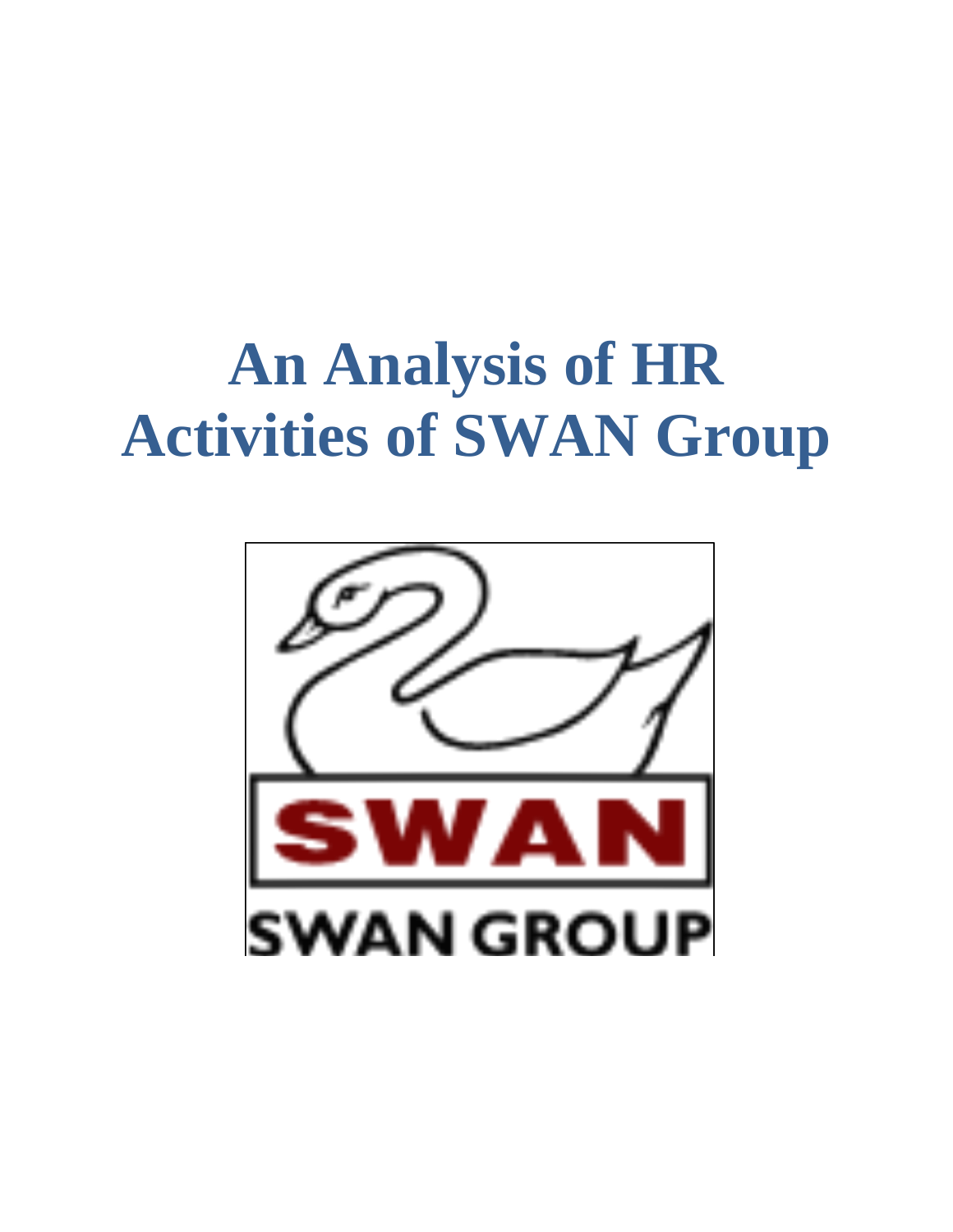### **Internship Report on**

### **An Analysis of HR Activities of Swan Group**



**Submitted To: S. M. Arifuzzaman Assistant Professor BRAC Business School BRAC University**

**Submitted By: Md. Nurul Islam ID: 12264045**

**Date of Submission: 23rd August 2015**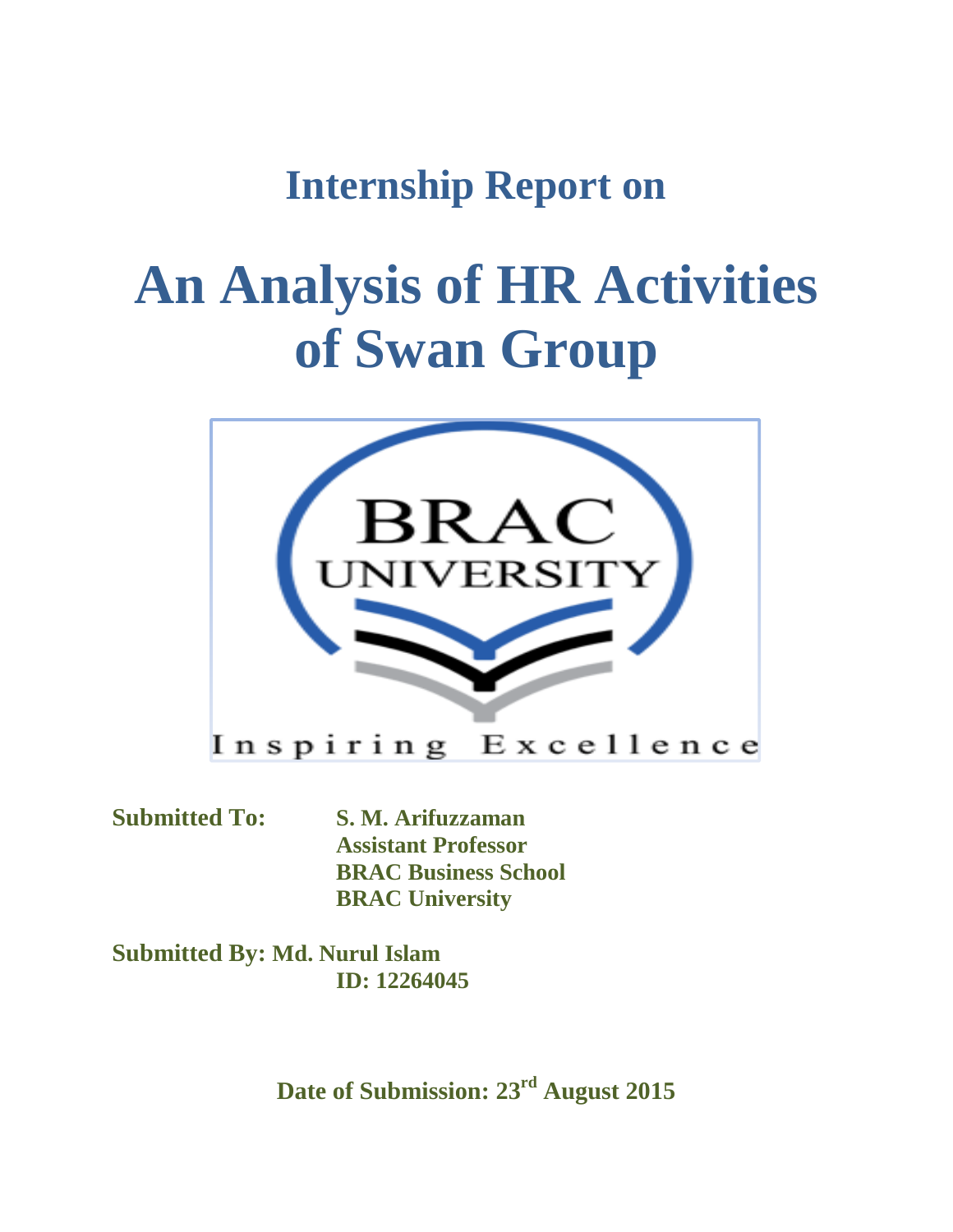#### **Letter of Transmittal**

 $23<sup>rd</sup>$  August 2015

To Supervisor S. M. Arifuzzaman Assistant Professor BRAC Business School BRAC University

#### **Subject: Submission of Internship Report on "An Analysis of HR Activities SWAN Group."**

Dear Sir,

With due respect, I am submitting my Internship report on the topic titled "An Analysis of HR Activities of SWAN Group" as a partial fulfillment of my MBA Program.

It is my pleasure to inform you that I have been serving as an Interne in SWAN Group under HR Operations from May 10, 2015 to August 10, 2015. It was an excellent opportunity for me to complete my internship in SWAN Group. I would like to thank you for giving me the opportunity to work on this assigned topic to enhance my knowledge in the practical field of Human Resource. This report explores the operational activities done by SWAN Group HR. The Internship report has been prepared based on the practical experience, questionnaire fill up, discussion and interview which have been carried out among the selected employees of HR Operations team of SWAN Group. I hope you will find it worthy.

Therefore, I sincerely hope that you will appreciate my effort.

Sincerely yours,

Md. Nurul Islam ID: 12264045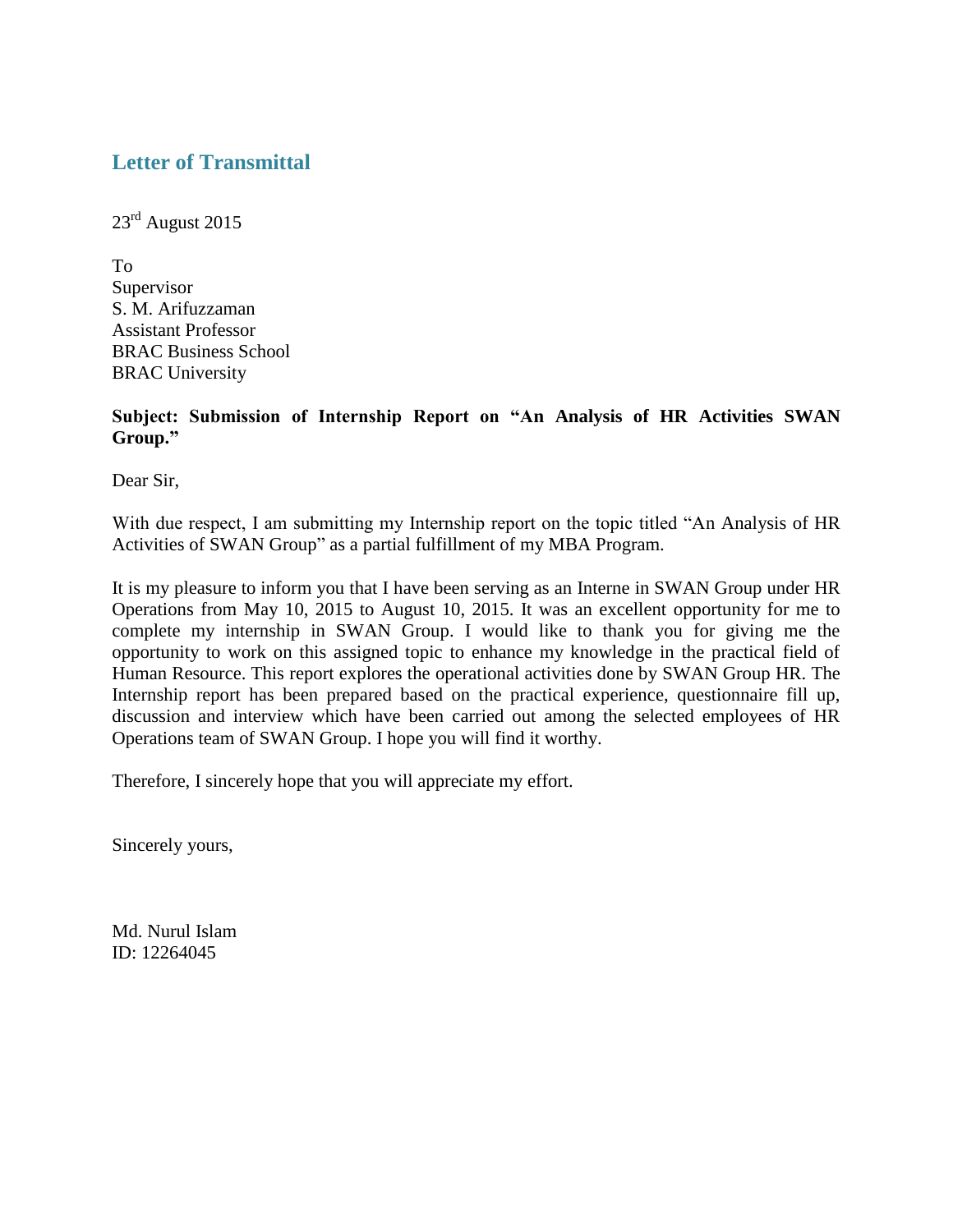#### **Student's Declaration:**

I hereby declare that the term paper namely "An Analysis of HR Activities of Swan Group" is prepared by me after completing a comprehensive study on the existing activity of the company and its implementation.

I also declared that this paper is my original worked and prepared for academic purpose which is a part of MBA program and the paper may be used in actual market scenario.

Md. Nurul Islam (Shaon) ID: 12264045 MBA Program BRAC Business School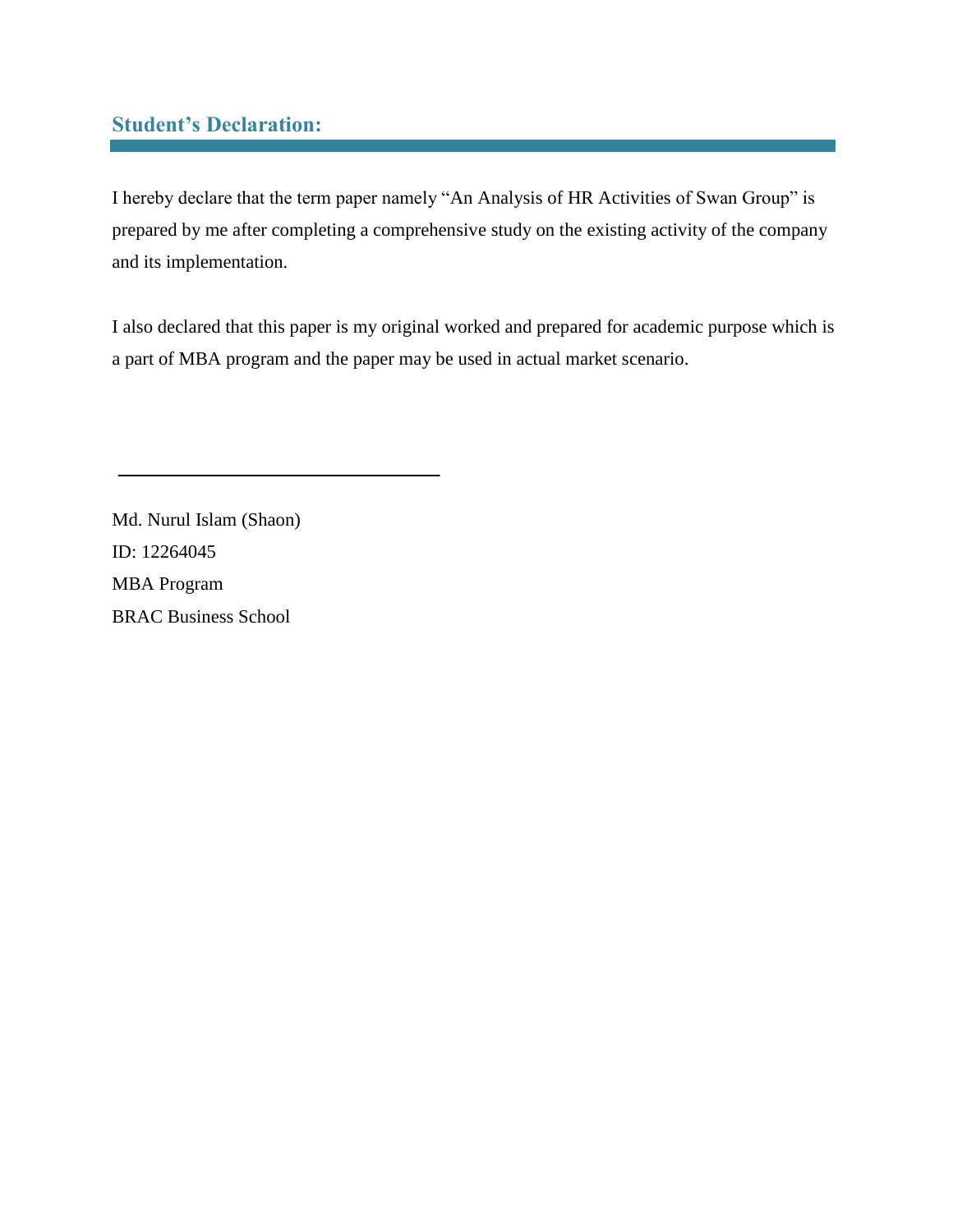#### **Supervisor's Declaration:**

This is to certify that Md. Nurul Islam, student of MBA program of BRAC Business School has prepared this report on "An Analysis of HR Activities of Swan Group" successfully under my supervision and submitted for the partial fulfillment of the requirement of the MBA program.

I wish him every success in life.

Supervisor

S. M. Arifuzzaman Assistant Professor BRAC Business School BRAC University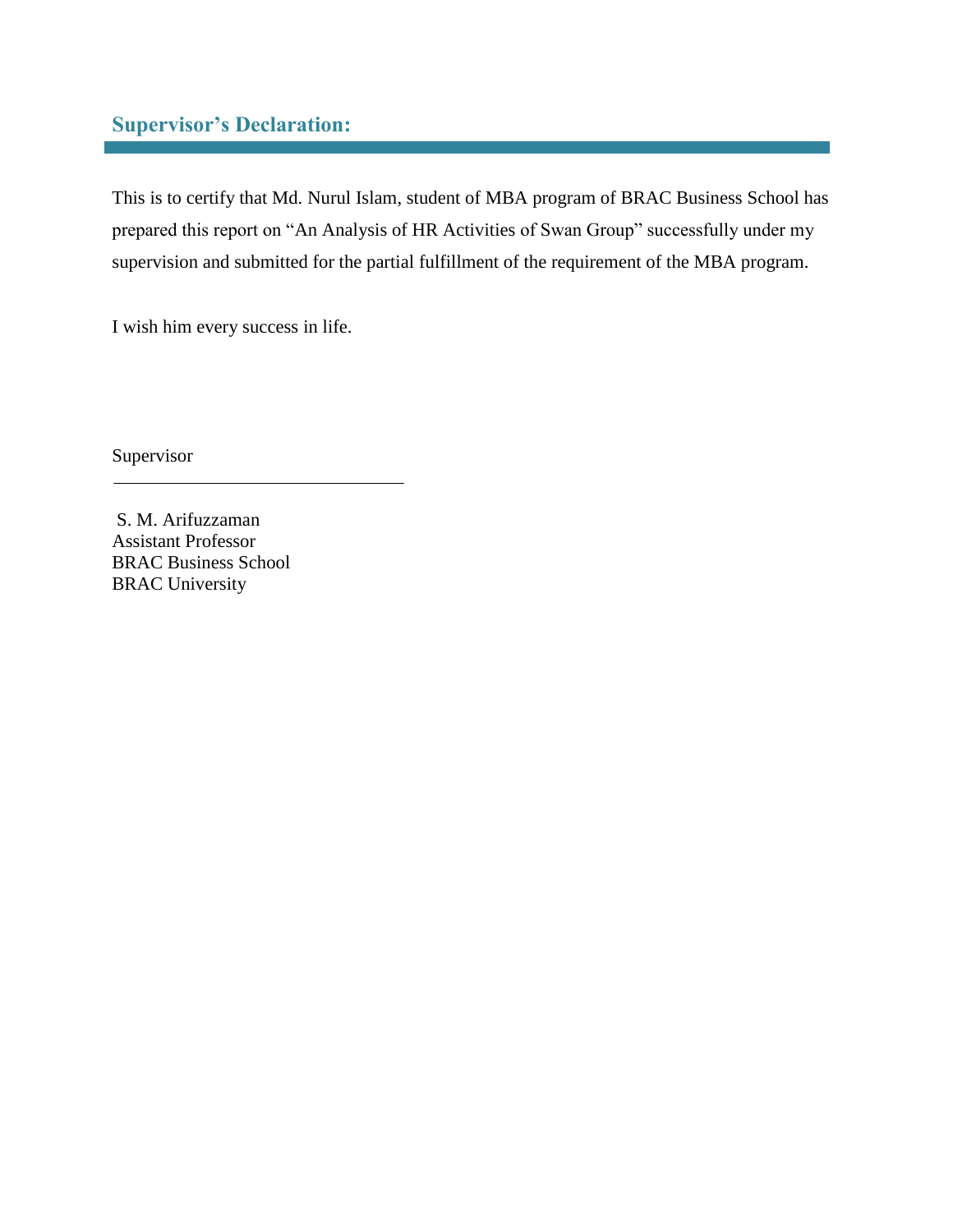#### **Acknowledgement:**

At first I offer my gratitude to Almighty Allah to allow me to prepare this report which is the final part of my MBA program. Secondly I offer my heartfelt gratefulness to my supervisor **S. M. Arifuzzaman** for providing me an overall concept on the process of preparing the internship report and also for providing me with the format for preparing this report. Nothing can be accomplished alone. Without the help of the number of persons the success remains silent. I am very much fortunate to get the sincere guidance and supervision from a number of people.

In preparing the report, I received active co-operations from the Managers and Junior Officers of Swan Group HR department. I sincerely express my heart-felt gratitude to the HR department of Swan Industries Limited for their co-operation, which helps me to conduct and complete this report. I also like to thank the entire departmental heads and staffs who helped me in various ways.

Finally I would like to express my heart-felt gratitude especially to **Mr. Ismail Tareen Khan** (Director) and **Md. Mustafizur Rahman** (Sr. Executive – HR department) for their kind assistance regarding the report. Without whom it would not possible for me to complete this difficult task, I got all necessary guideline, cooperation, advice from them to complete this complicated task.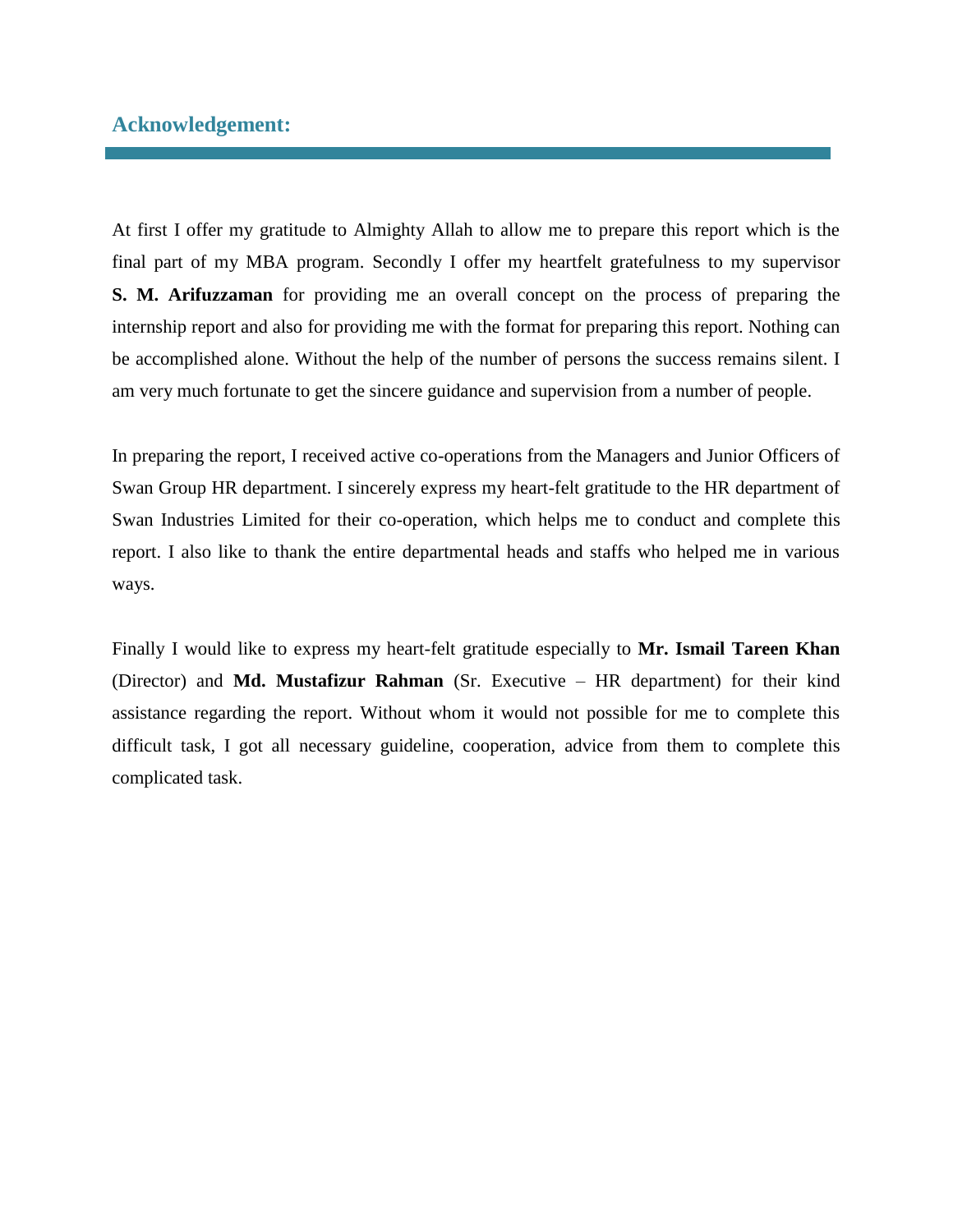#### **Executive Summary:**

Swan is one of the famous companies in Bangladesh. The corporate body of Swan, namely 'Swan Group', is doing business of foam, mattress, chemicals and properties. Swan was established on 1984 in the foam market with their world class product.

The main business of Swan Industries is to provide the best quality product to its valuable customers. Since last 33 years, Swan producing & marketing "SWAN" brand polyurethane Foam with reputation. Swan imports the raw materials for their foam from Germany and USA. Swan also producing peeled (roll) foam with computerized foreign machine which is being used in keds/ sportswear/ hats/ bags etc for export purpose. After gaining success swan also open a new section of product called Swan Mattress. Swan has three different types of mattress, Such as: Swan spring mattress, Swan re-bonded mattress, Swan coir mattress.

The market is expanding rapidly but due to the different cause Swan has lost its reputation and carrying less portion of the market. Swan has experienced man power that it is really a good strength. Here I have discussed the HR activities of Swan group in detail and try to bring out the strength and weaknesses that Swan Group has.

To help Swan to move out from its old-fashioned way of management, to accommodate the future opportunities and to avert the current crisis and threats, it is extremely essential for Swan to undertake some immediate initiatives such as policy revise modernization, proper planning, experienced and professional manpower.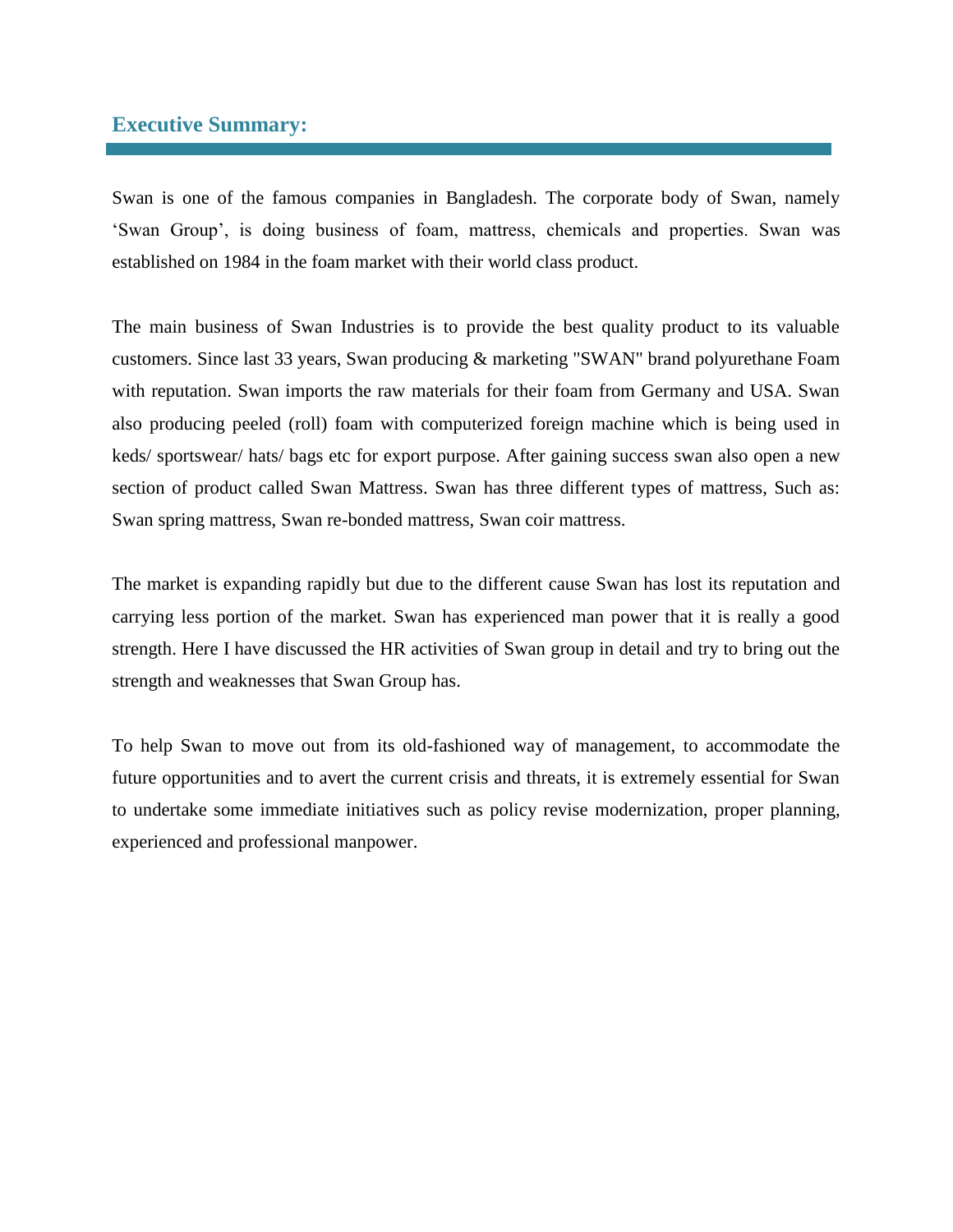|                          | <b>Content Summery</b>                                                              |                         |  |
|--------------------------|-------------------------------------------------------------------------------------|-------------------------|--|
| <b>SL</b>                | <b>Content</b>                                                                      | Page No.                |  |
|                          | <b>Chapter 1: Introduction</b>                                                      | $1-5$                   |  |
| 1                        | 1.1. Introduction                                                                   | $\overline{2}$          |  |
| $\overline{2}$           | 1.2. Origin of the Report                                                           | $\overline{2}$          |  |
| $\overline{3}$           | <b>1.3. Corporate Profile</b>                                                       | $\overline{2}$          |  |
| $\overline{4}$           | 1.4. Objective of the Report                                                        | $\overline{\mathbf{4}}$ |  |
| 5                        | 1.5. Methodology                                                                    | $\overline{4}$          |  |
| $\overline{6}$           | <b>1.6. Scope of the Report</b>                                                     | 5                       |  |
| $\overline{\mathcal{I}}$ | <b>1.7. Limitation of the Report</b>                                                | $\overline{5}$          |  |
|                          | <b>Chapter 2: Company Overview</b>                                                  | $6 - 12$                |  |
| $\overline{9}$           | 2.1. Introduction                                                                   | 7                       |  |
| 10                       | <b>2.2. History of Swan Group</b>                                                   | $\overline{7}$          |  |
| $\mathbf{11}$            | 2.3. Vision                                                                         | 8                       |  |
| 12                       | 2.4. Mission                                                                        | 8                       |  |
| 13                       | <b>2.5. Goal</b>                                                                    | 9                       |  |
| 14                       | 2.6. Objective of the Organization                                                  | 9                       |  |
| 15                       | 2.7. Product & Services Offerings                                                   | 9                       |  |
| 16                       | 2.7.1. Swan Foam                                                                    | 9                       |  |
| 17                       | 2.7.2. Swan Mattress                                                                | 10                      |  |
| 18                       | <b>2.7.3. Swan Chemicals</b>                                                        | 10                      |  |
| 19                       | 2.7.4. Swan Properties Ltd.                                                         | 11                      |  |
| 20                       | <b>2.8. Corporate Social Responsibilities</b>                                       | 12                      |  |
|                          | <b>Chapter 3: Major Activities of Internship</b>                                    | $13 - 25$               |  |
| <b>21</b>                | 3.1. Job Description                                                                | 14                      |  |
| 22                       | <b>3.2. HR Department of Swan Group</b>                                             | 17                      |  |
| 23                       | 3.3. Major Responsibilities of HR Department                                        | 17                      |  |
| 24                       | <b>3.4. HRM Objectives of Swan Group</b>                                            | 19                      |  |
| 25                       | <b>3.5. HR Activities of Swan Group</b>                                             | <b>20</b>               |  |
| 26                       | <b>3.5.1. HR Planning</b>                                                           | 20                      |  |
| <b>27</b>                | 3.5.2. Recruitment & Selection                                                      | 20                      |  |
| 28                       | 3.5.3. Training & Development                                                       | 22                      |  |
| 29                       | 3.5.4. Performance Appraisal                                                        | 23                      |  |
| 30                       | 3.5.5. Motivation & Reward<br><b>3.5.6. Employee Relation</b>                       | 24<br>25                |  |
| 31                       |                                                                                     | $27 - 29$               |  |
|                          | <b>Chapter 4: Finding &amp; Analysis</b>                                            |                         |  |
| 32                       | <b>4.1. SWOT Analysis of Swan Group</b>                                             | 28                      |  |
| 33<br>34                 | <b>4.1.1. Strength of Swan Group</b>                                                | <b>28</b><br>28         |  |
| 35                       | <b>4.1.2. Weaknesses of Swan Group</b><br><b>4.1.3. Opportunities of Swan Group</b> | 29                      |  |
| 36                       | <b>4.1.4. Threats of Swan Group</b>                                                 | 29                      |  |
|                          |                                                                                     |                         |  |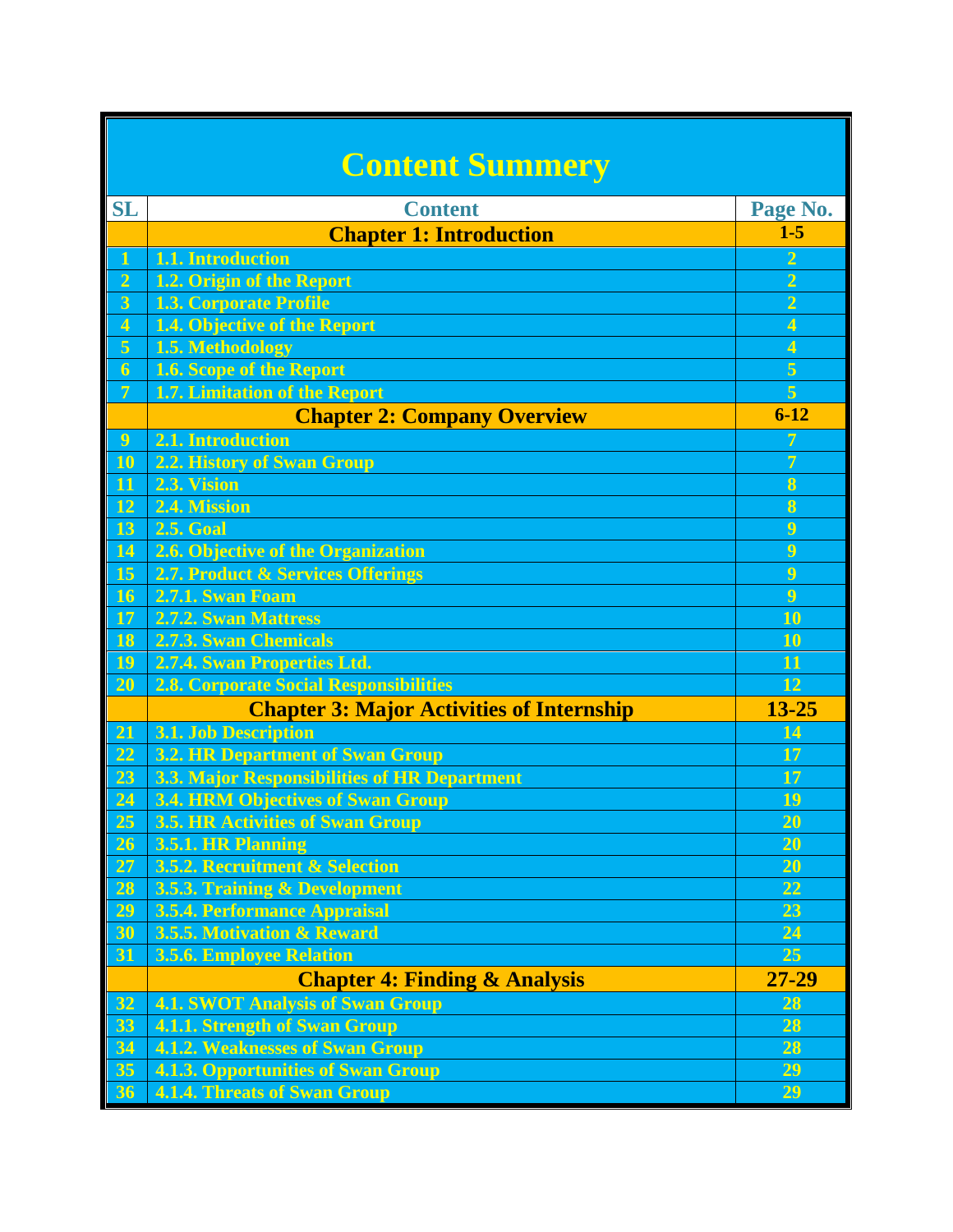|                 | <b>Content</b>                                    | Page No. |
|-----------------|---------------------------------------------------|----------|
|                 | <b>Chapter 5: Conclusion &amp; Recommendation</b> | 30-33    |
|                 | <b>5.1. Recommendation</b>                        |          |
| 38 <sup>1</sup> | 5.2. Conclusion                                   |          |
| 397             | 5.3. References                                   |          |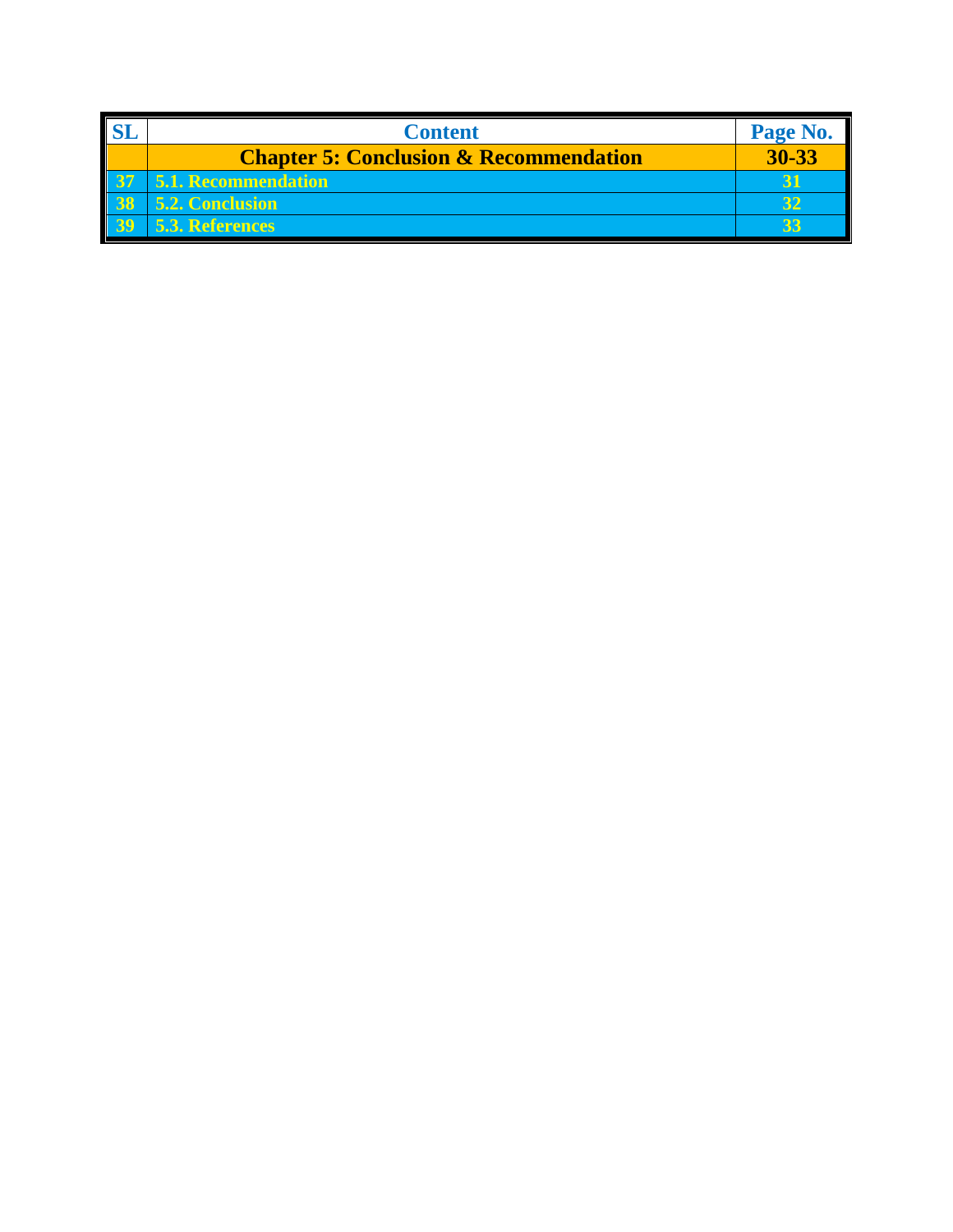**Swan Group**



# **Chapter: 1 Introduction**

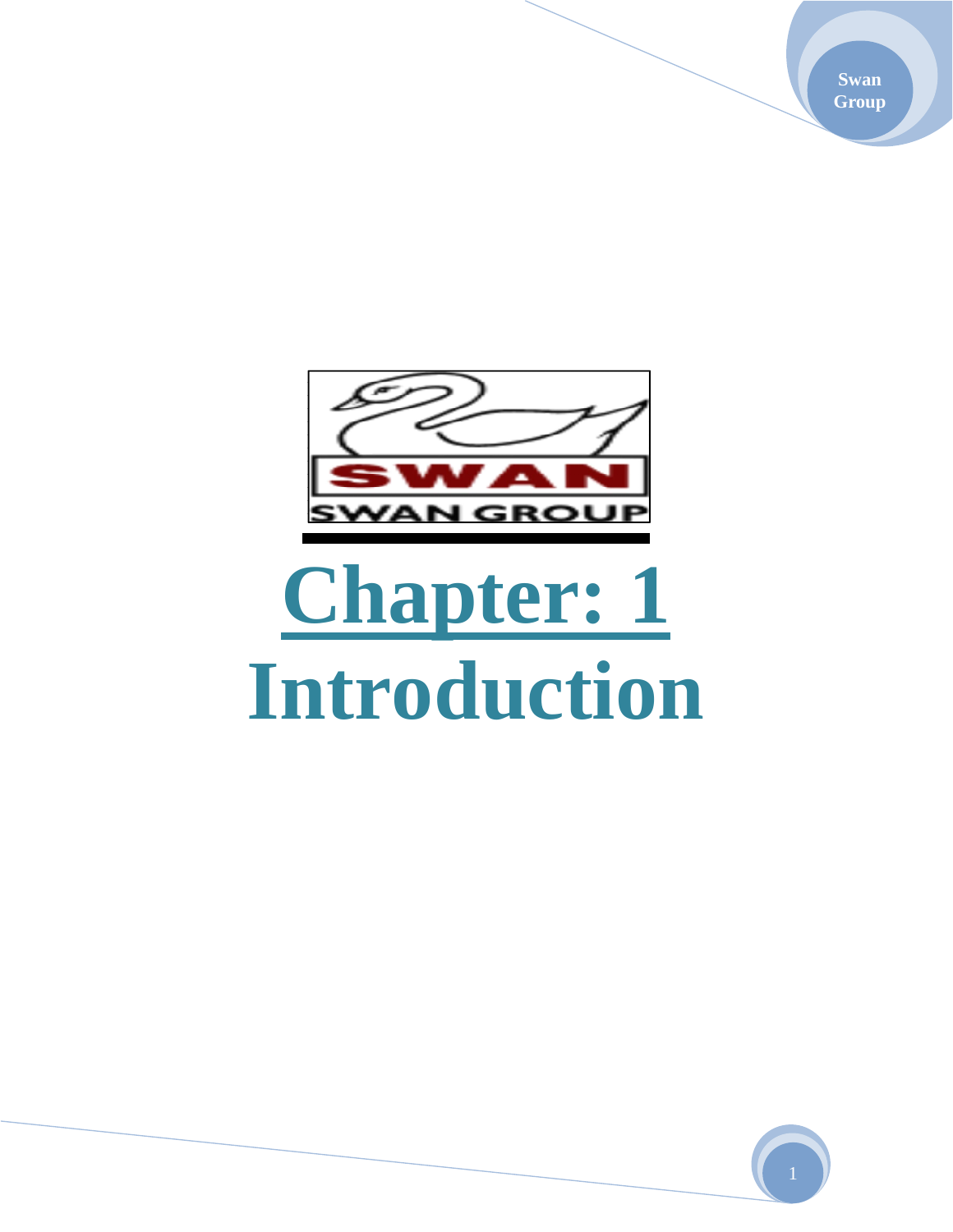#### **1.1. Introduction:**

The Report is based on the HR practices of Swan Group. HRM department is a crucial factor now-a-days for any organization in terms of profit gaining. This department is an emerging sector in the modern corporate world. This department was ignored in the past, but people have understood the importance of this department. HRD is responsible for enhancing the working capability of employees which directly linked with the profitability of the company. If the right person is selected for the right position, doing the right things then the organization can enjoy profit and it is the job of HR department to recruit and select right person, train, motivate and finally enhance employee's potentials. It is one of the major though job to bring out performance from employees. Swan is trying to enhance its employee's potentials as well. So, I have tried to identify the main HR practices of Swan group.

#### **1.2. Origin of the Report:**

As a mandatory part of my MBA program I had to do work in an organization for three month to gain the practical aspects of my MBA studies. Each and every student has to submit an internship report focusing on the leanings of the three months time periods. The internship report includes all the activities of the in tern in the organization.

I have started my in tern ship in Swan Group since  $10^{th}$  May 2015 in their Head Office to  $10^{th}$ August 2015. As a part of my internship I am submitting my internship report focusing on "HR Activities of Swan Group".

#### **1.3 Corporate Profile:**

Swan Group mainly known for the production of:

• Polyurethane Foam.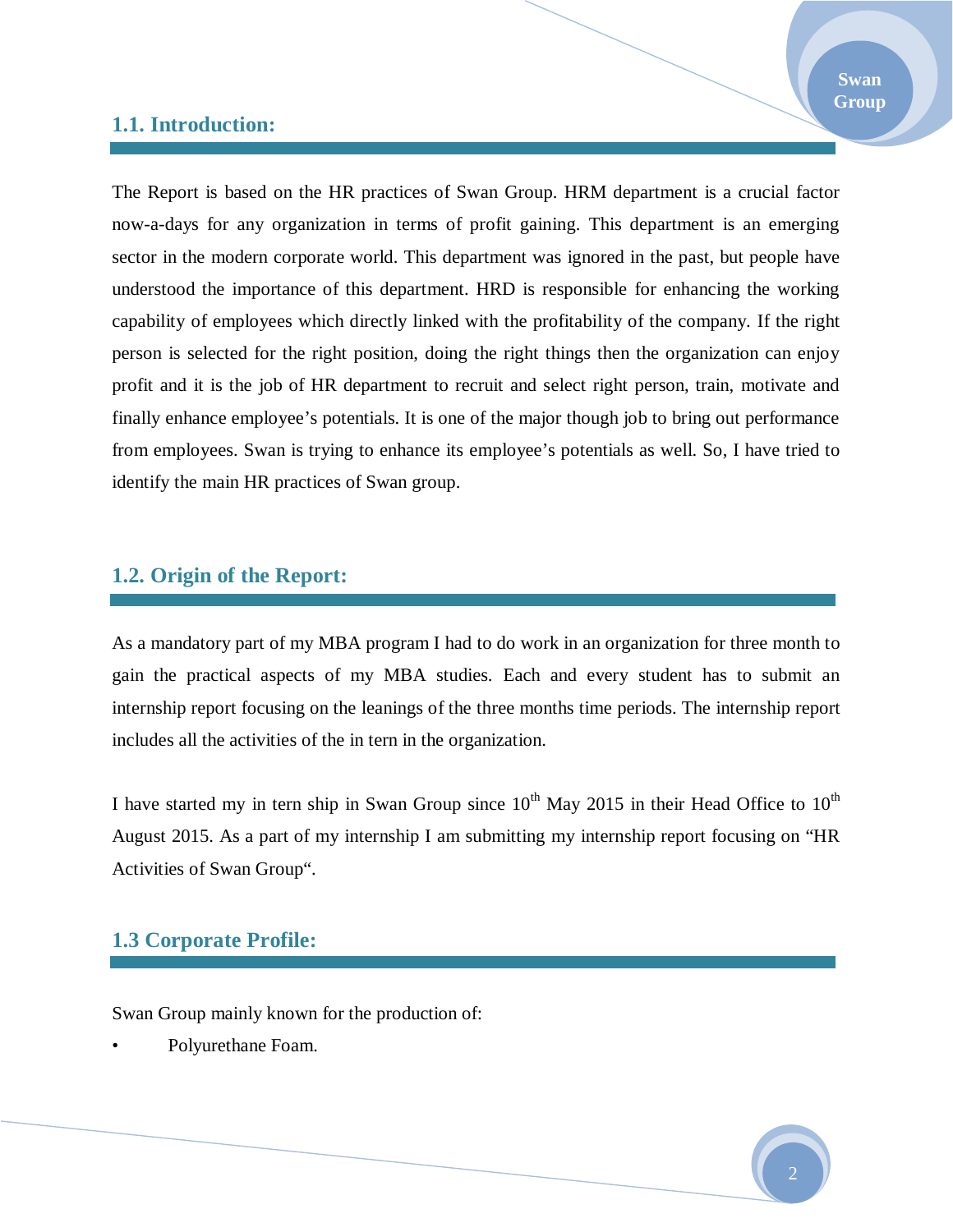- Synthetic Rubber Adhesive, PU Adhesive, UPR (Unsaturated Polyester Resin) & LA (Lamination Adhesive)
- Spring, Coir & Re-Bonded Mattress.
- Home Textiles.
- **Swan Properties.**

Brand name of its products is "SWAN" and are widely known as Swan Foam, Swan Mattress, Swan Chemicals & Swan Properties.

**Swan Foam:** Swan Brand is very popular and Swan is particular about using best raw materials of Germany / USA. Doing continuous R & D; adopting latest formulation followed by European and American manufacturers; Swan can ensure the best quality products.

**Swan Mattress:** Swan is pioneer for production of Mattresses (spring, Re-bonded & Coir). In this field Swan is also selective for BEST raw materials and machineries thus can keep QUALITY and became market leader.

**Swan Chemicals:** we are producing Synthetic Rubber Adhesive & PU Adhesive for leather, synthetic leather, wood, formic etc.

- UPR (UNSATURATED POLYESTER RESIN) for production of Fiberglass items.
- LA (LAMINATION ADHESIVE) for packing of food, drink, cosmetic items.

Sales & Display Centers: Swan has 13 Show Rooms of its own; more than 100 Agents and 1400 Retail Customers (shop owners) throughout Bangladesh.

**SWAN Properties:** Engaged in Construction & Sales of quality Residential Apartments & Commercial Spaces.

**Swan Group**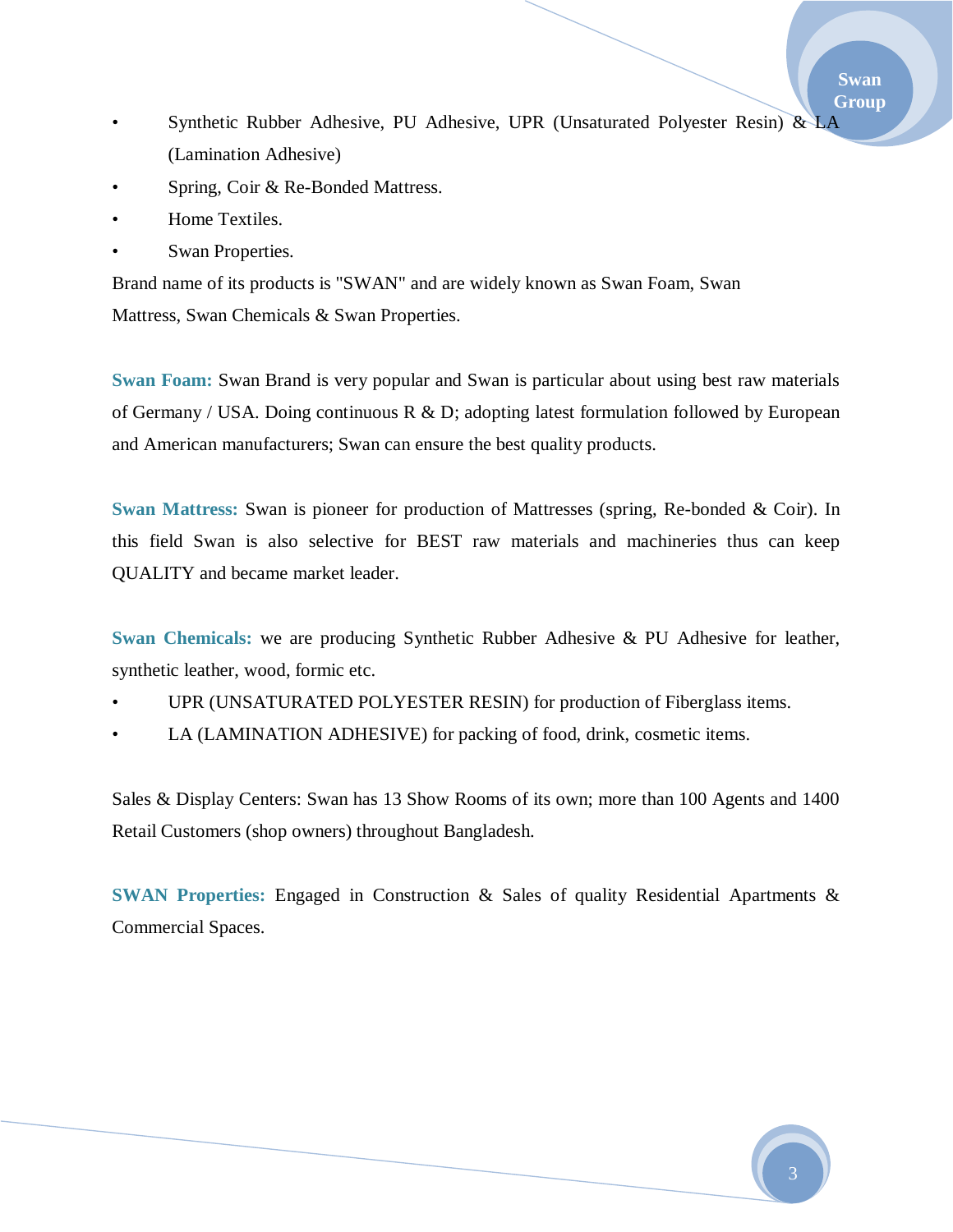#### **1.4. Objective of the Report:**

The main objective of this report is to have an overall idea of the HR activities of an organization. In the time period during my in tern ship I tried to understand the main functions of HR department and to make a combination of the theoretical and practical aspects of Human Resource Management. Though there are some other objectives:

- $\triangleright$  Understand the major HR activities of Swan group
- $\triangleright$  To find out the strength and weaknesses of Swan group HR department
- $\triangleright$  Understand how the HR functions of an organization works.
- $\triangleright$  To make some recommendation how the organization's HR dept. work better.

#### **1.5. Methodology:**

To prepare the report I have collected information from two sources. They are:

- 1. Primary Sources
- 2. Secondary Sources

#### **1. Primary Sources:**

The primary data collected from the following sources:

- Face to face conversation
- Telephone conversation
- Oral interview of the responsible officers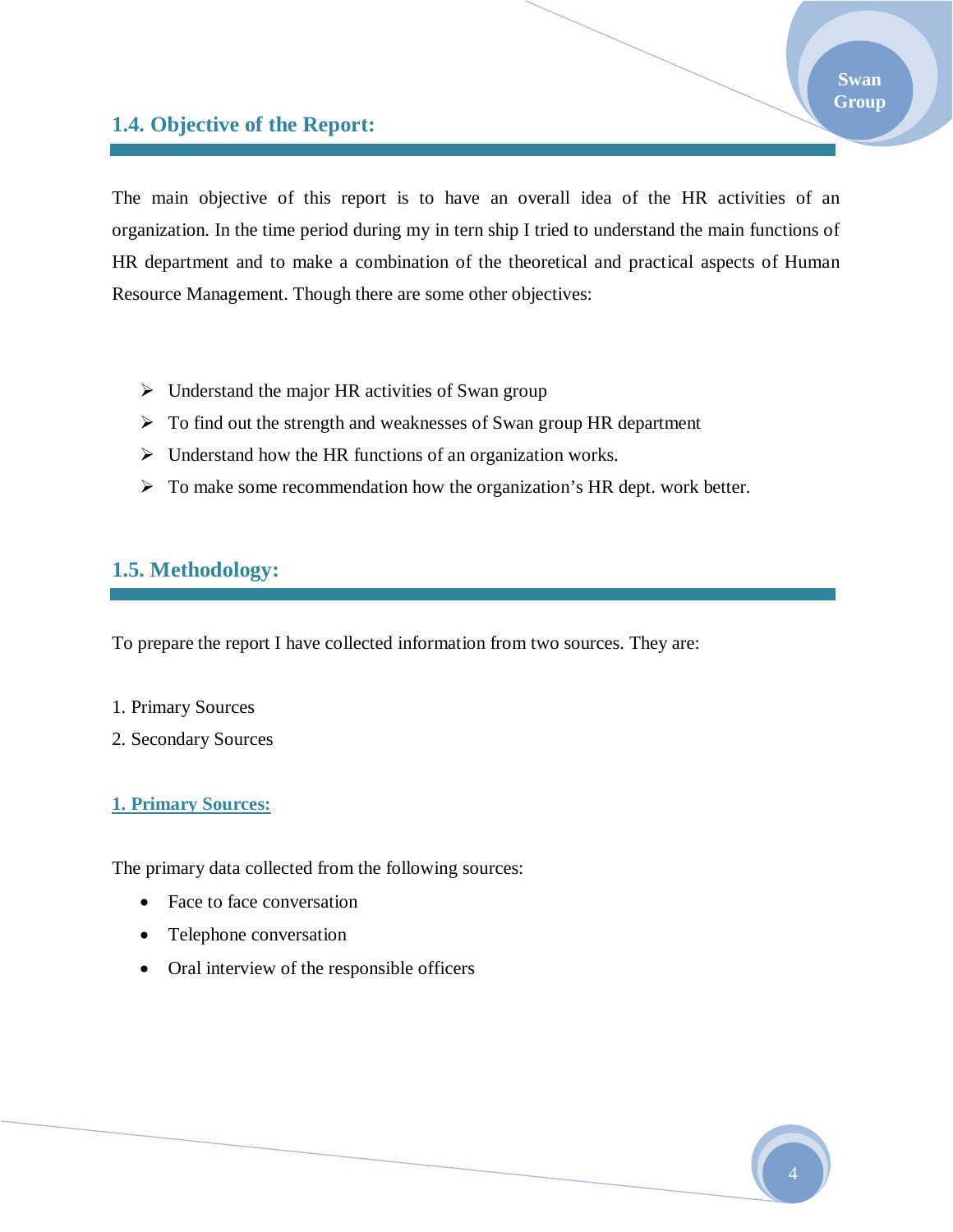#### **2. Secondary Source:**

The secondary data is collected from the following sources:

- Website of Swan Group
- Internet

#### **1.6. Scope of the Report:**

The report deals with the current HR practices of Swan Group including recruitment and selection process, Training and development process, employee relation and separation process etc. in terms of theoretical point of view and practical use. This report also allows learning about HR issues, importance and techniques to make it efficient. The study will allow understanding the different practical aspects of HR department. Again the study will help to differentiate between practice and theories that initiate the realization of bringing improvement to the HRM practices and processes.

#### **1.7. Limitations of the Report:**

The study possesses some lacking as well. They are:

- $\triangleleft$  The study is confined to one company
- Lack of technical expertise
- Lack of manpower and resource constraint
- $\cdot$  Inadequate access to information (sensitive company information) which disrupts the scope of analysis
- Due to limitation many aspects could not be discussed in the report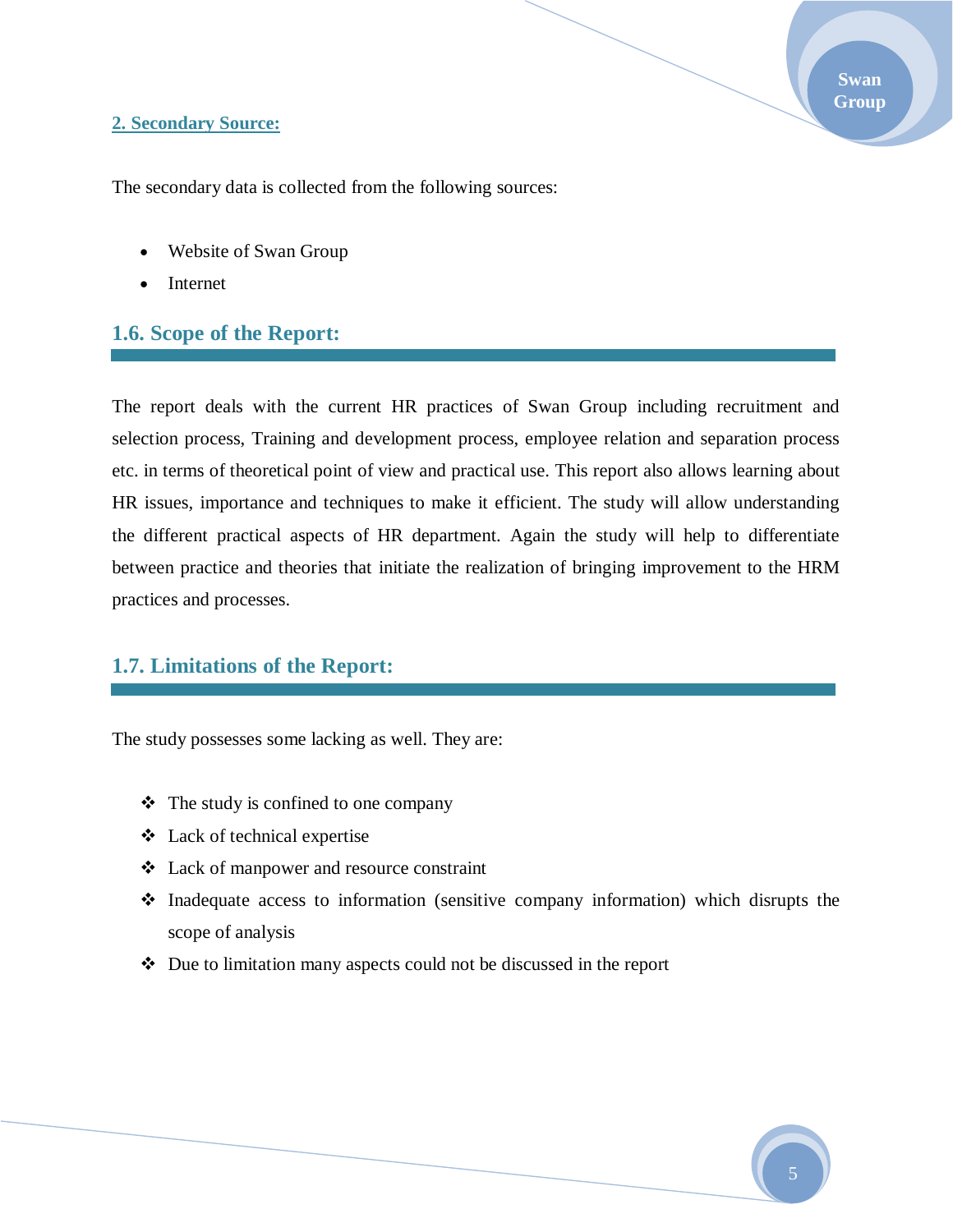**Swan Group**



# **Company Overview**

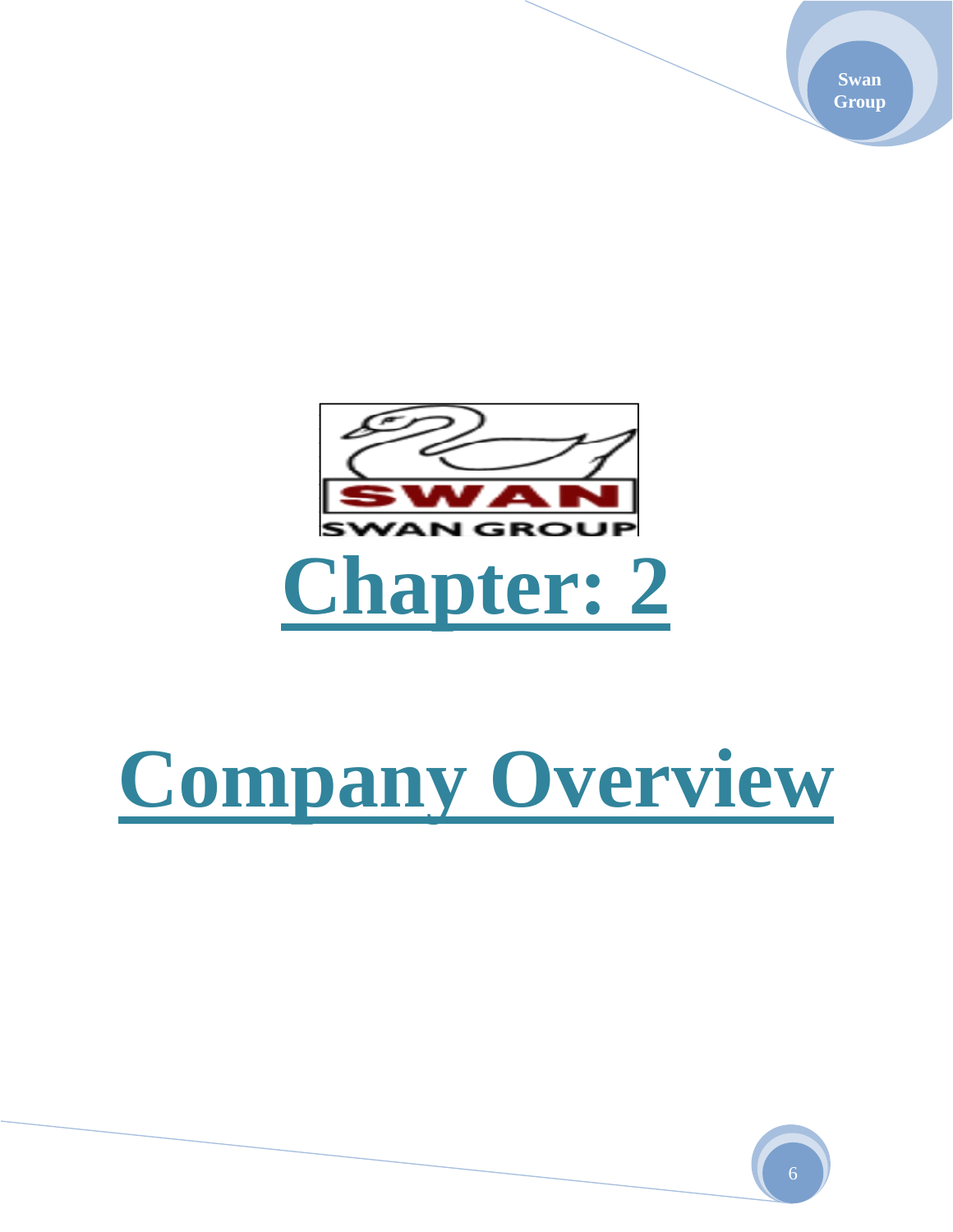#### **2.1. Introduction:**

Swan group is the leading company in producing foam, mattresses in Bangladesh. They have a broad product line up in terms of Foam, Mattresses and Home- Tex product. They have been working in Bangladesh for a long period of time. They are the initiator to manufacture and marketing of Foam products in Bangladesh. Swan Foam is a sister concern of Swan Group and was established in 1984. Over the past three decades Swan Foam has been the most popular Foam in the Bangladeshi households. The company produces Swan branded polyurethane foam, and peeled (roll) manufactured with computerized foreign machine. Their products are used in the field of seating and bedding, transportation seats, furniture, toys and also in sports shoes garments.

There are mainly three divisions of Swan group: Swan Industries, Swan Chemicals and Swan Properties. Swan Industries produce Swan Foam, Mattresses and Home-Tex Products. Swan Chemical produce Swan branded Synthetic Rubber based Adhesive and polyurethane Adhesive. Swan Properties is one of the leading real estate companies in Bangladesh. It is specialized in developing exclusive apartment in prime location of Dhaka city.

To sustain in the leading position in present economic condition of Bangladesh Swan Group should concentrate in different function of its operation. Customer satisfaction by differentiating its product over its competitors, building an efficient human resource through training, recruiting and selecting the right person in the right position, by providing awards for the excellent performances should be the areas where Swan Group should concentrate.

#### **2.2. History of Swan Group:**

The chairman of Swan Group **Mr. Khabeer Uddin Khan** have started trading business (import and supply) in 1984 after having honors and masters in Dhaka University major in Accounting.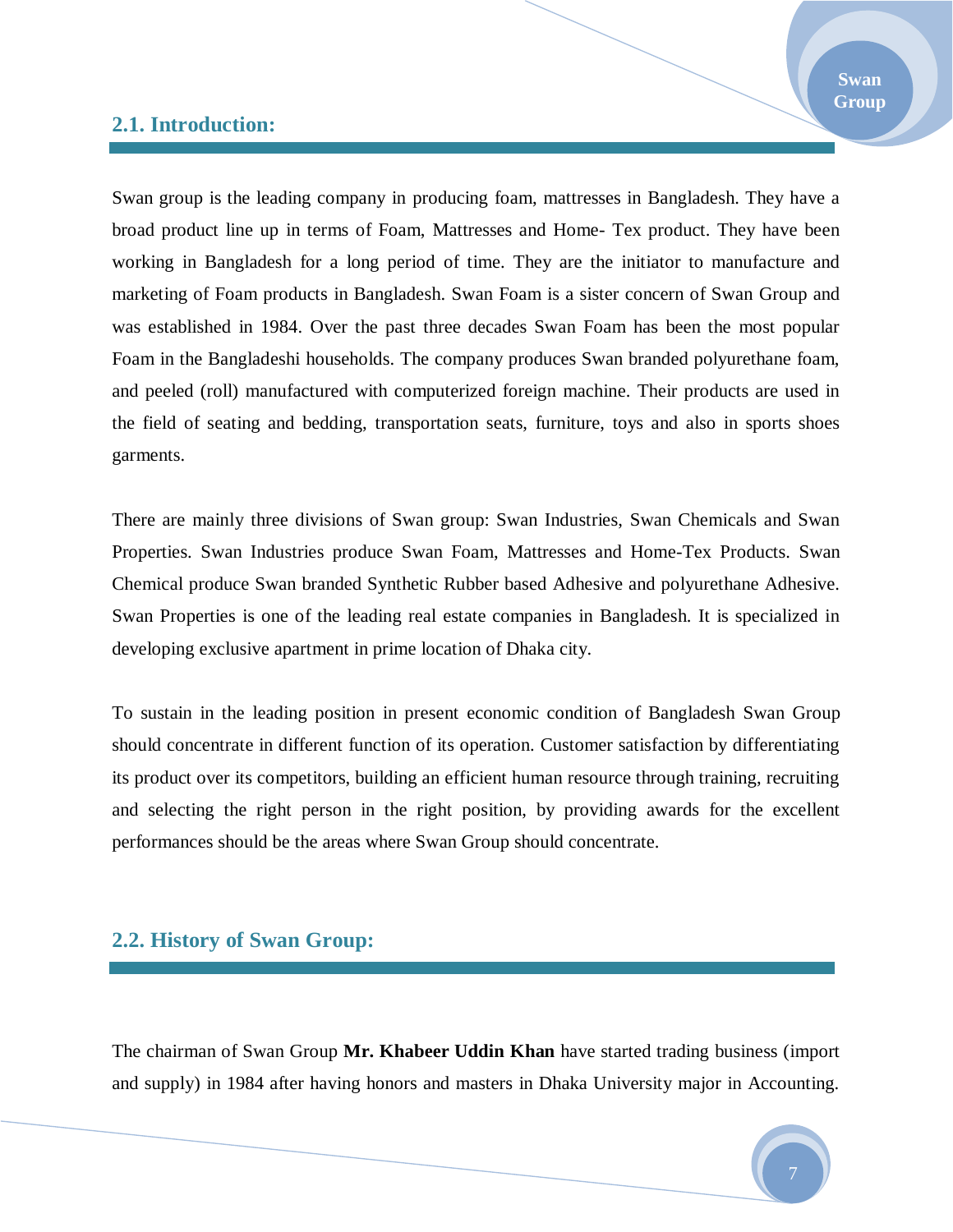Subsequently the group engaged in production business, initially with 'Swan' brand Foam and ultimately with 'Swan' brand Chemicals & 'Swan' brand Mattress.

The founding directors had a firm belief that the only way to move forward was to combine sincere dedication, develop a culture of innovation and striving to honor commitments. Over the years this has been tremendously beneficial for the Group, which has become synonymous with the word 'trust'. Our unique understanding of economic and industrial priorities and our dedication towards excellent client service has helped us to branch out in a number of commercial ventures.

Simple ethics  $\&$  principles of the company are to keep best quality of products together with customer services & transparency. Virtually we feel comfortable to speak about our weaknesses (if any) before talking about our strengths.

Finally Swan group starts its journey to make very best construction of Residential & Commercial Buildings with same quality consciousness where they care for quality of: construction, commitments & customer services.

During last 31 years of our entrepreneurship Swan group has tried to earn good name; love & respect from its valued customers because it strongly believe that satisfied customers are the best assets.

#### **2.3. Vision:**

To protect Swan Industries ltd. in the Foam and Mattress market as a world-class Product.

#### **2.4. Mission:**

To provide Variety, Quality and Economical foam, mattress and home-tex products and to satisfy customer's expectations while earning sustainable profit and continuing to be a caring employer.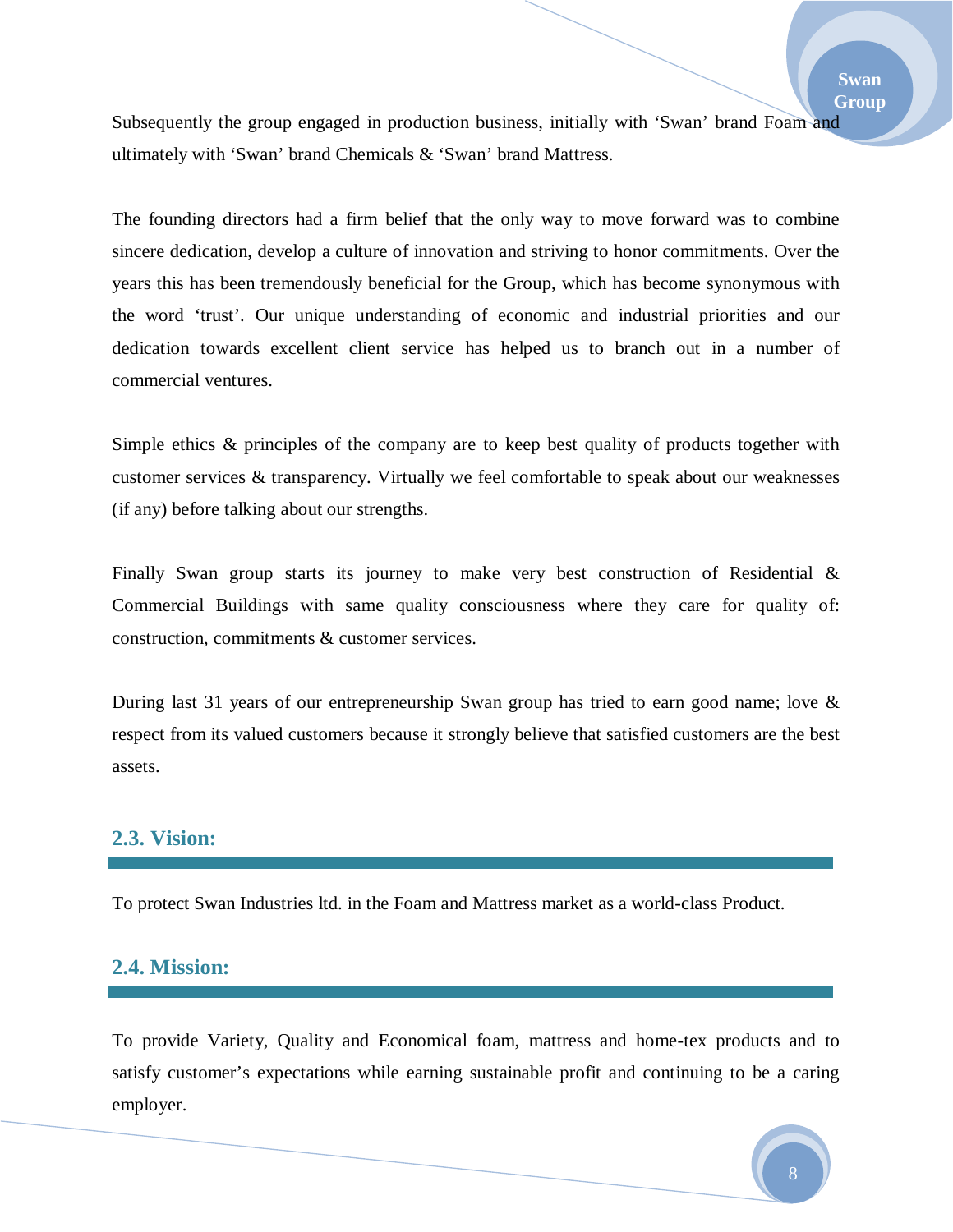#### **2.5. Goal:**

To provide and develop Efficient, Adequate and Economical Foam , Mattress and Home-tex products, both in national as well as international market.

#### **2.6. Objectives of the Organization:**

To upgrade the present standard by operating the core and non-core business activities effectively as well as efficiently.

#### **2.7. Product and Service Offerings:**

Swan Group has a variety item of product in their product line up. Basically they can be divided into four groups. They are as follows:

#### **2.7.1. Swan Foam:**

Swan group is producing and marketing Swan brand polyurethane Foam for last 33 years with reputation and dignity. They mainly focus in customer satisfaction quality consistency, timely delivery and customer service. Their other products include peeled (Roll) foam with computerized Foreign Machine, which is being used in Keds / Sportswear / Hats /Bags etc. for export purpose. It can be said that in the field of production and marketing of foam business in Bangladesh Swan group made a revolutionary change, keeping its price within customers reach and providing constant quality, acceptable to valued users. Most importantly they are using best raw materials of USA, Germany & Japan also particular about.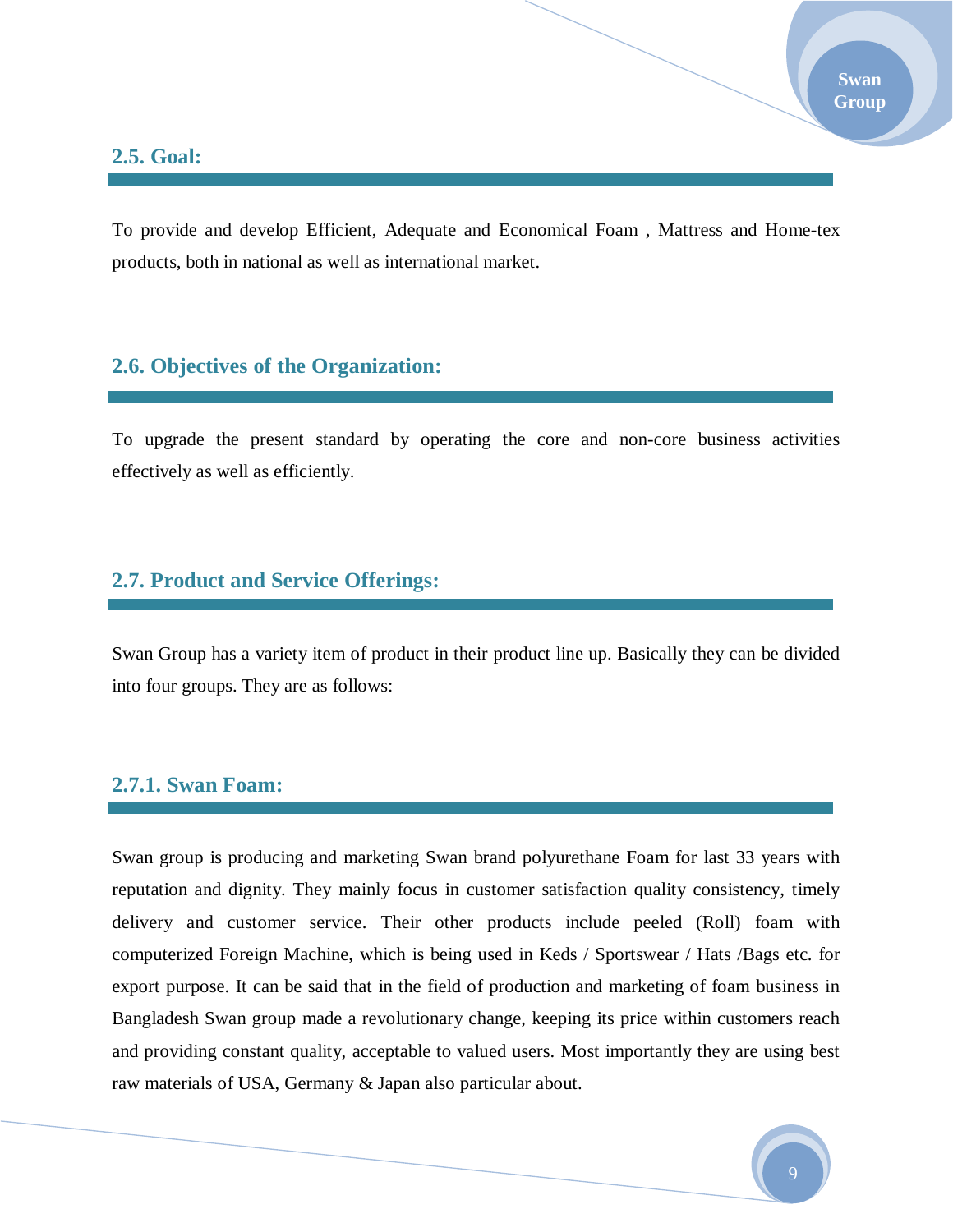#### **2.7.2. Swan Mattress:**

**Swan Spring Mattress:** It is produced out of mostly nature origin raw materials such as :Steel Springs; Coir Sheets; Cotton Felts; Steel Edge Guards etc; it again ensures air circulation and your entire body weight (heavy or light) is being distributed thoroughly on the Mattress.

**Swan Re-Bonded Mattress:** It is produced and reprocessed by special technology. It is stick & hard. Those who feel pain in Back/Backbone or Doctor advise to sleep on hard bedding or those who are interested to use Hard Mattress Swan Re-Bonded Mattress is the only solution for them.

**Swan Coir Mattress:** It is produced with thick Coir Sheets & Quilted Cloths. All over the world, Cotton Mattress have become obsolete due to the unscientific body posture it creates when you sleep on it for 8 hours, this results into irreparable orthopedic problems; alternatively people needs uninterrupted sound sleep to be 100% relaxed to start next day activities with full energy = Swan Mattress is the best option. Moreover, international statistical data shows that during last 33 years demand & use of costly mattresses have increased tremendously in comparison with cheap mattresses.

#### **2.7.3. Swan Chemicals:**

Among its large product line up Swan group produces Synthetic Rubber Based Adhesive and Polyurethane Adhesive.

"Swan Adhesives" are widely used in the field of shoe, furniture, foam & transport sectors. Before few years, adhesives were being imported from Korea, Taiwan & other countries. But now a day, Swan Chemicals are producing better adhesives than imported counterparts by using best raw materials from Europe USA & China. At the same time, they are selling at a lower price because of lower overhead and labor cost in our country.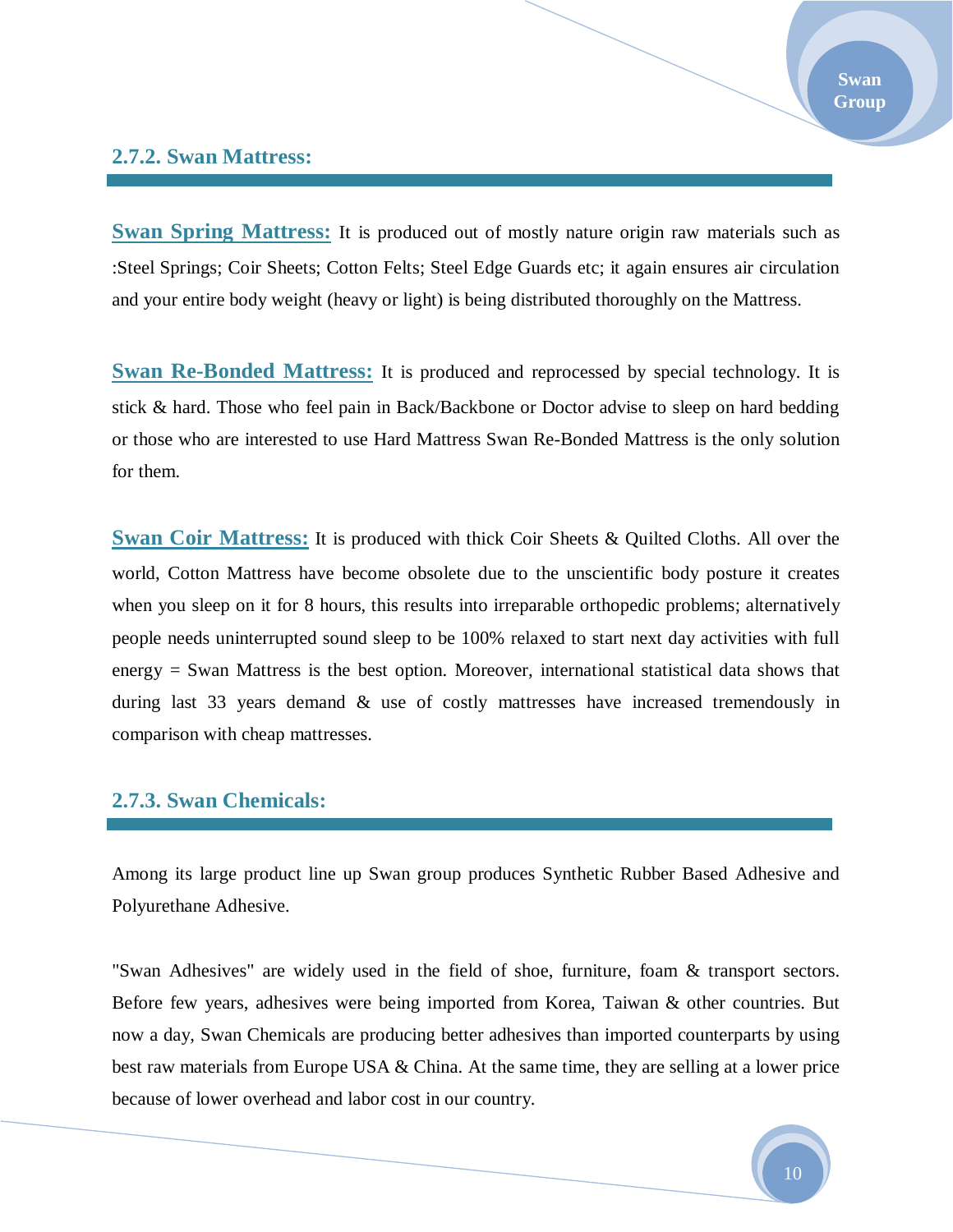In the field of adhesive production also they have research and development department so that quality can be ensured to our valued customers.

Swan is also producing the following imports substitute Industrial Raw Materials:

- a) Unsaturated Polyester Resin for production of Fiberglass items.
- b) Lamination Adhesive for Packing of Food, Drink, Cosmetic items.

#### **2.7.4. Swan Properties Limited:**

Swan Properties Limited, a sister concern of Swan Group, has emerged with positive vision to ensure quality products and commitment together with speed. To ensure the finest residential lifestyle the professionals always keep in touch with every aspect of building sweet homes  $\&$ Commercial Spaces. Committed to handover exclusive apartments & Commercial Spaces in time with customer satisfaction, the developments are futuristically planned at prime locations with the maximum utilization of land considering natural ventilation. Believing that construction is not only building a structure but creating an object of art, its mission is changing the lifestyle of city dwellers by providing functional and aesthetic urban design.

Swan Properties Limited is one of the leading real estate companies in Bangladesh. It specializes in developing exclusive apartment complexes in prime locations of the Dhaka city.

Swan Properties Limited is also an active member of Real Estate & Housing Association of Bangladesh (REHAB). Swan Properties Limited has achieved a trusted name in the real estate sector in Bangladesh. From its very inception, the company has won the confidence and goodwill of its clients. Within a short span of time, Swan Properties Limited has grown into a renowned and dependable organization, building elegant, aesthetically pleasing structures that grace Dhaka as finest neighborhoods.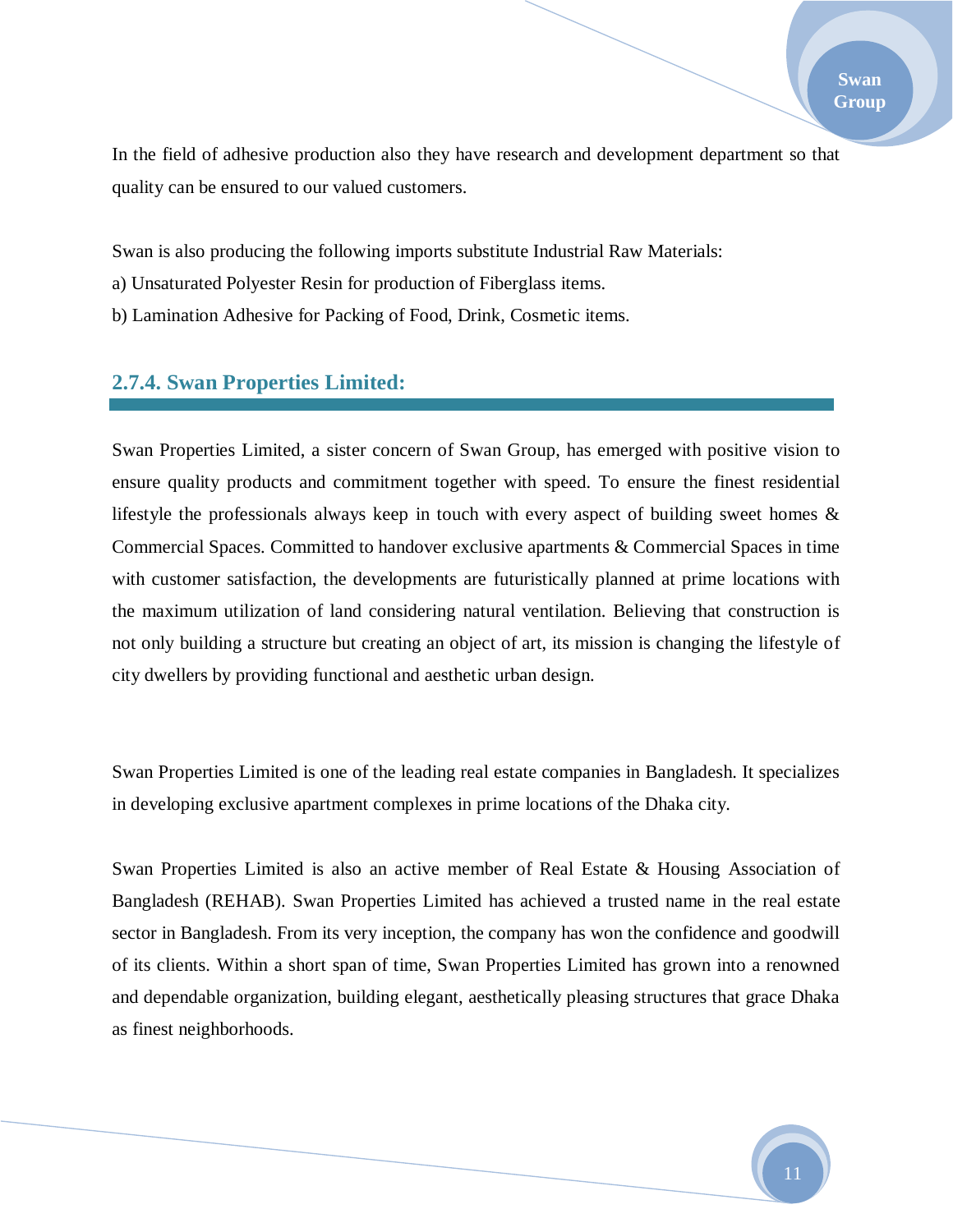Swan Properties Limited has developed in house design team for Architectural, Structural, Planning & Electrical design. It has Engineers in construction and development department in addition to its Quality Control, Monitoring & Evaluation.

Additionally when there is any need for extra ordinary design; they are particular about selection of "Architect Firm" and they never think to compromise about Architectural Designs thus they are enjoying the opportunity of doing works with exceptionally renowned & one of the best firms VIZ, Volume Zero even by paying very high package compared to many other Architect Firms.

Swan Properties Limited strongly believes that it came to this beautiful world for doing well for mankind and for co-operation. And most of the people are ready to co-operate / help each other.

#### **2.8. Corporate Social Responsibilities:**

Swan's social responsibility is embedded in its mission and vision. There are some activities like carnival road show, car rally etc on the special occasions Such as: Pohela Boishak, Independents day, Victory Day which creates awareness of social activities of Swan Industries Ltd. Swan also sponsors games, events, TV shows, radio programs etc.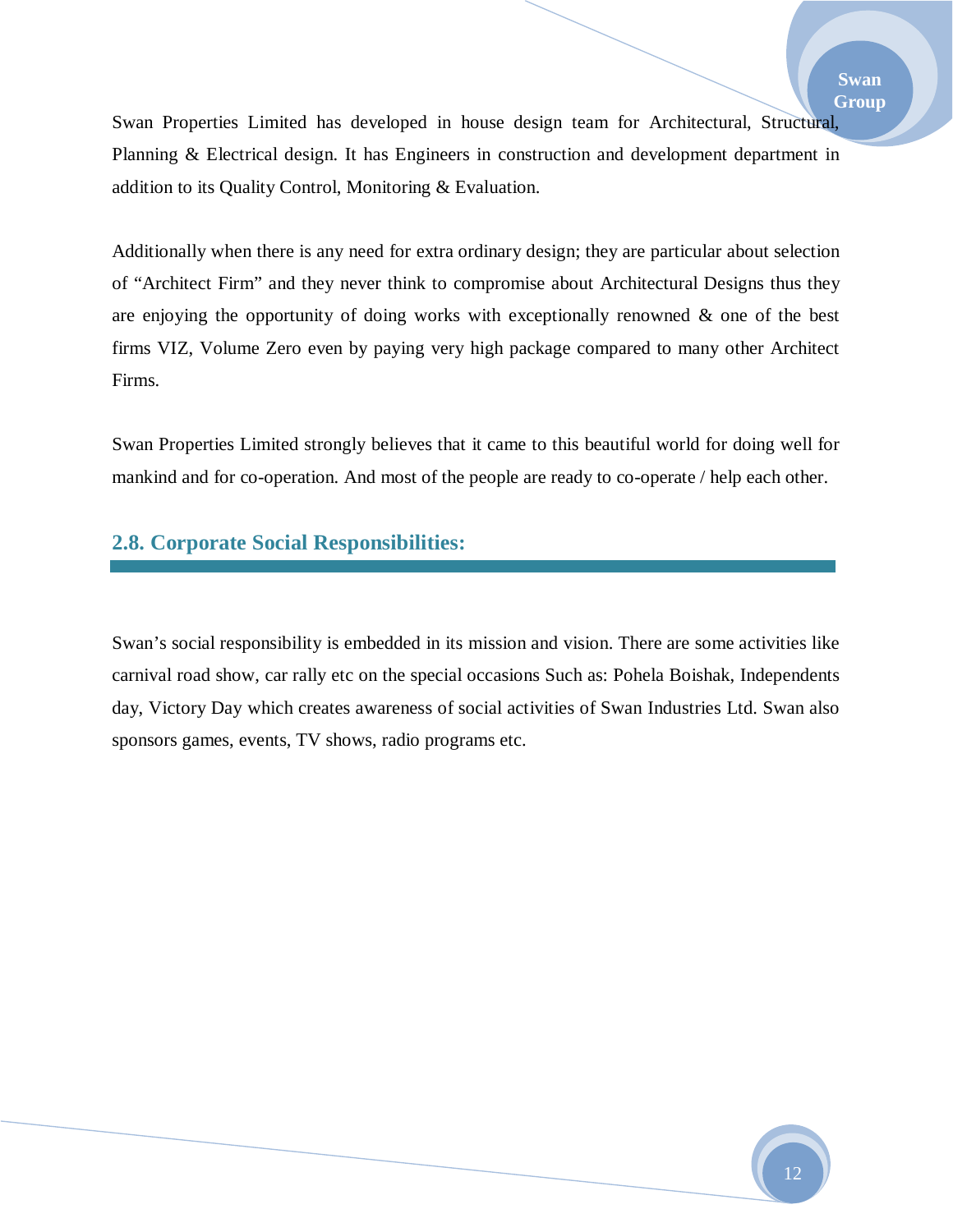**Swan Group**



# **Chapter 3:**



**Activities of** 

**Internship**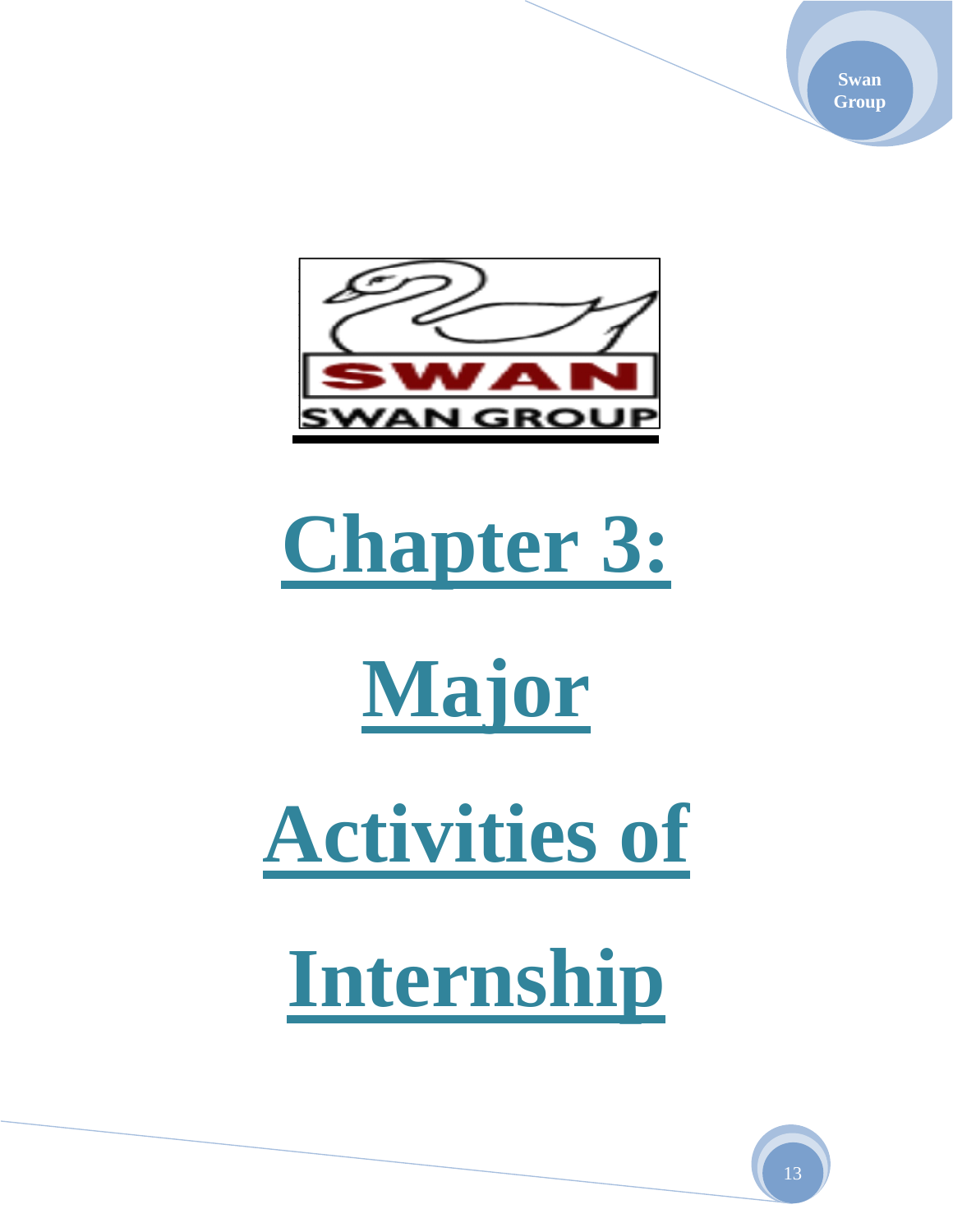As a mandatory part of my MBA program I have to work in a company for three months and I got the opportunity to work in Swan group as an In-tern for three months. I joined there on  $10<sup>th</sup>$ May 2014. I worked in the Human Resource department of swan group and learnt there a lot of things that refreshes my theoretical knowledge over Human Resource Management.

#### **3.1 Job Description:**

I worked in HR department of Swan group for three months and have the opportunity to work in different wing of HRD. I came across different task that is the regular activities of HR department. I was assigned to do the following jobs:

- $\triangleright$  File documentation
- $\triangleright$  Collecting personal information of the employees
- $\triangleright$  Collecting CV
- $\triangleright$  Call for Interview
- $\triangleright$  Make Interview Summery
- $\triangleright$  Do formalities related to issuing business card of employees
- $\triangleright$  Issuing warning letters
- $\triangleright$  Issuing appointment letters
- $\triangleright$  Issuing increment letters
- $\triangleright$  Entry in leave register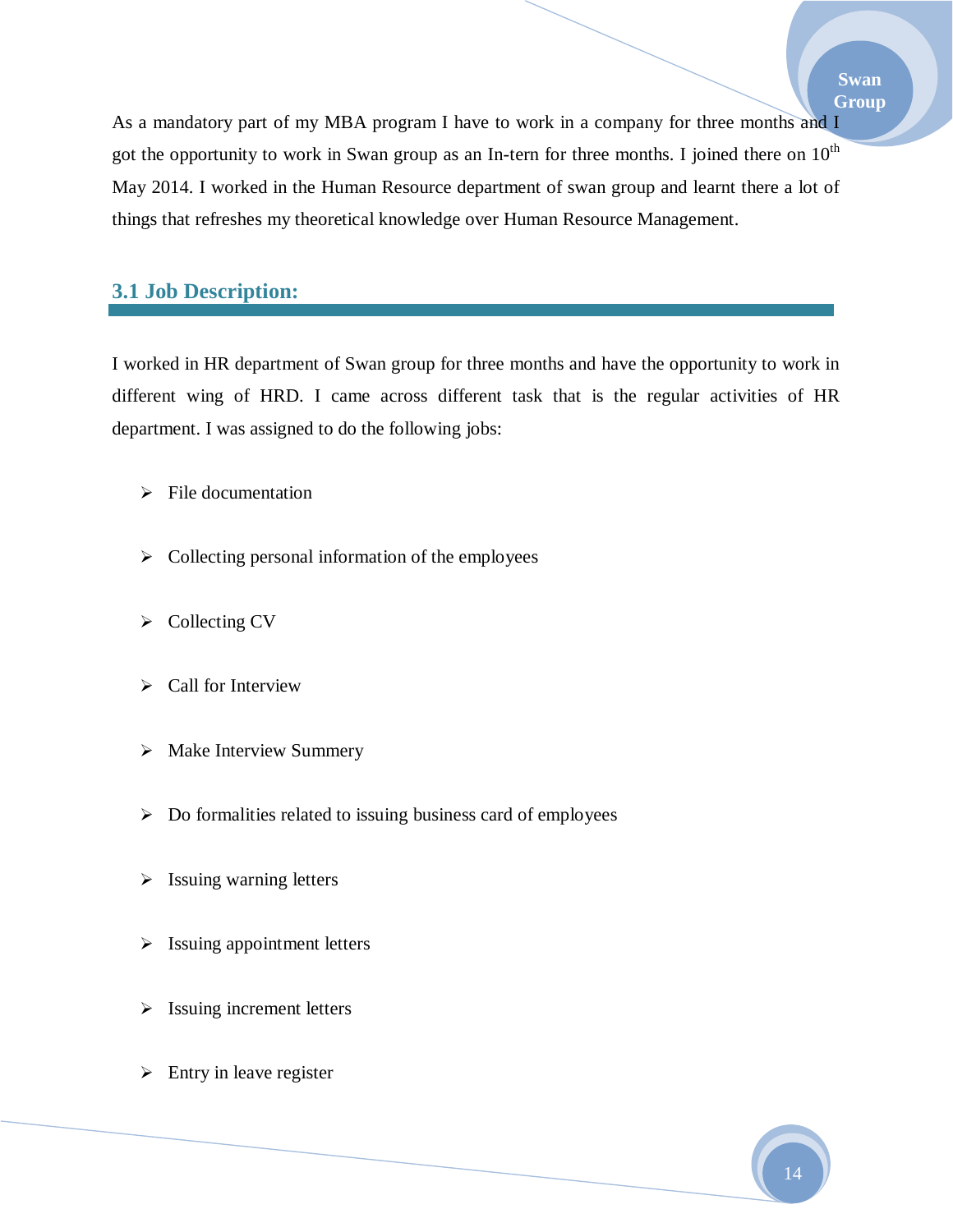$\triangleright$  Do formalities related to issuing ID cards of employees

#### **1. File Documentation:**

The HR department of Swan group keeps records of its employees manually. For Every employee there is a file where all the documents of the employees kept safe and they are also kept for future need. The document includes the joining letter of the employee, training information, educational certificate, special skill certificate, promotion letter, internal transfer letter, warning letter, employee's CV, reference letters. In a word all the information regarding the employee's educational and professional career is kept in the individual employee file.

#### **2. Collecting Personal Information of the Employees:**

After selecting a new employee a file is maintained against him and I have to collect all the personal information of the employees that are to be kept in their personal file. I used to collect information like blood group, age, sex, permanent address, present address.

#### **3. Collecting CV:**

For any recruitment and selection process the first step is collecting CV. I used to collect CVs from both internal and external sources. External source is like BD jobs and external source is present or former employees of the company.

**Swan Group**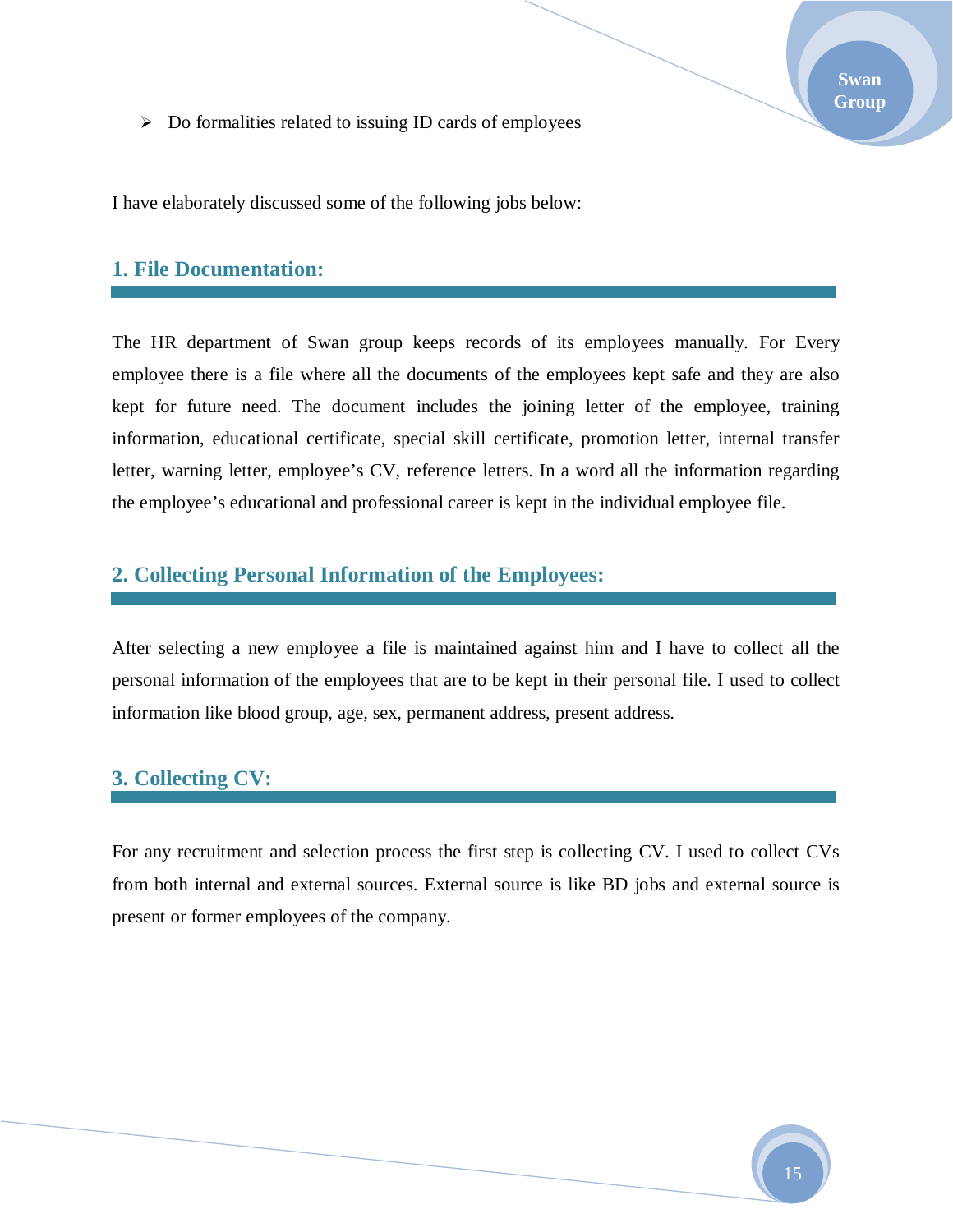#### **4. Calling for Interview:**

When the CV's were screened and I used to call the candidates to attend written and interview session and ask for their availability. I used to mention the prospective date and time of the exam and detailed address of the venue so that they can attend the session. After interview I have to call the selected employees.

#### **5. Create Interview Summary:**

As an important part of the recruitment and selection process I used to summarize the interview session and keep record. This record is very helpful for the next recruitment process as because the candidates who are not selected in the present session can be called for future vacancies.

#### **6. Writing Letters:**

From HR department different letters are issued against the employees like: warning letters, increment letters, promotion letters, transfers letters etc. I used to write the letters.

#### **7. Do Formalities Related to Issuing Business Cards of the Employees:**

To issue business cards of the employees there are some formalities. I used to attend those formalities like when a employee ask for business cards apply to the HR for it and after checking all the issues I used to forward the request to supply chain dept. and they used to make those cards with the help of vendors.

#### **8. Do Formalities Related to Issuing ID Cards of the Employees:**

When a new employee is recruited I used to send a requisition to the IT department to prepare an ID card for the employee. Again sometimes employees come with the problem of missing ID then I used to take their requisition and send mail to the IT department.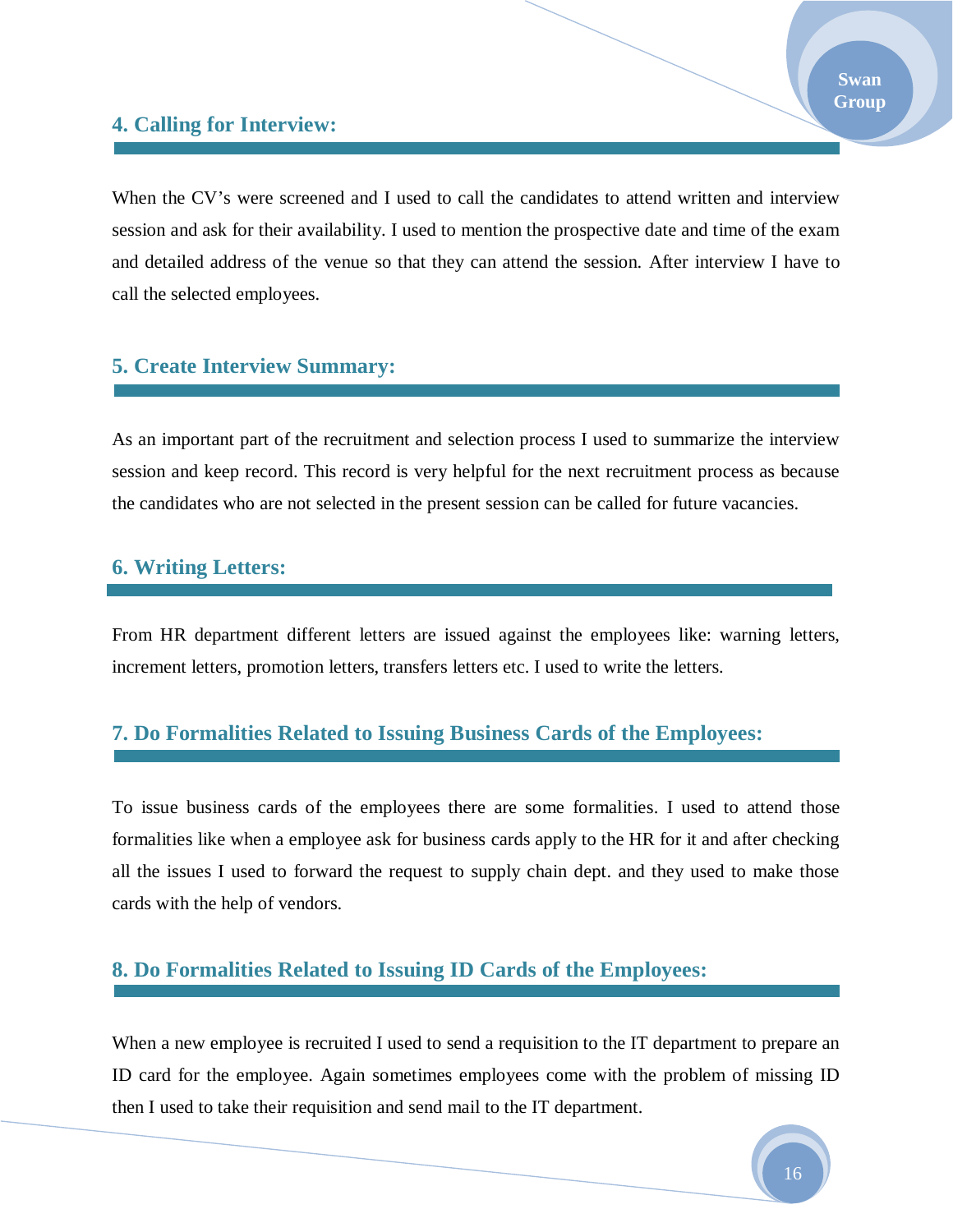#### **3.2. HR Department of Swan Group:**

HR team of Swan Group believes in building a productive and motivated workforce which is the prerequisite to market leadership and profitability. Swan group deals with its employees with dignity and respect that eventually lead them to work with openness and increase their trust towards the organization. A sense of loyalty towards the organization can help to build a good working environment. HR team of Swan group always tries to increase the employee's loyalty by providing job satisfaction, growth opportunity, and recognition of superior performance. The HR team has put utmost importance to continuous improvement of its human resource. The major wings of HR department are;

- **❖** HR Planning
- Recruitment and Selection
- **❖** Training and Development
- **❖** Performance Evaluation
- Compensation and Benefits
- Employee Relation

#### **3.3. Major Responsibilities of HR department:**

HR department of Swan group has specific responsibilities that include the following:

#### **1. HR Policy formulation:**

Swan group formulates policy for own department and at the same time for other department as well.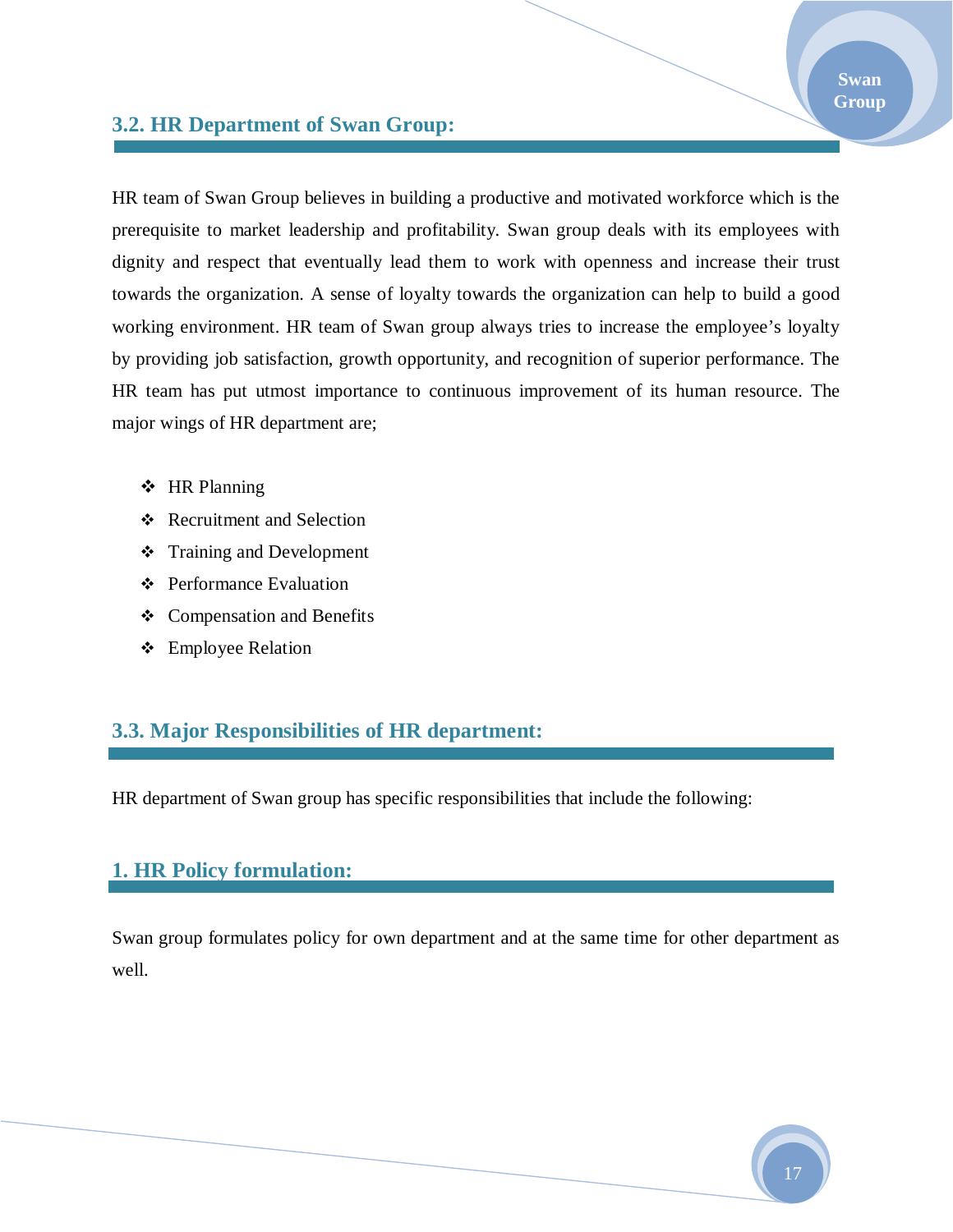#### **2. Recruitment and Selection:**

Recruitment and Selection is an important part of HR team. The HR team concentrates on its recruitment and selection process and believes in continuous improvement. After getting the requisition for workforce from different department the team members initiate recruitment and selection process.

#### **3. Employee Management and Training and Development:**

HR team of Swan group gives emphasis on employee management and training and development very much. They believe in continuous improvement of the employees.

#### **4. Job Analysis:**

Job analysis is an important part of HRM. In other word it is the heart of HRM. The HR team gives full emphasis on Job Analysis.

#### **5. Career Management:**

Swan group believes in providing good career path for the employees that not only confirms loyalty but also efficient workforce.

#### **6. Compensation Management:**

Among other responsibilities it is also an important responsibility of the HR team to compensate the employees and take care of their attendance and leave issues.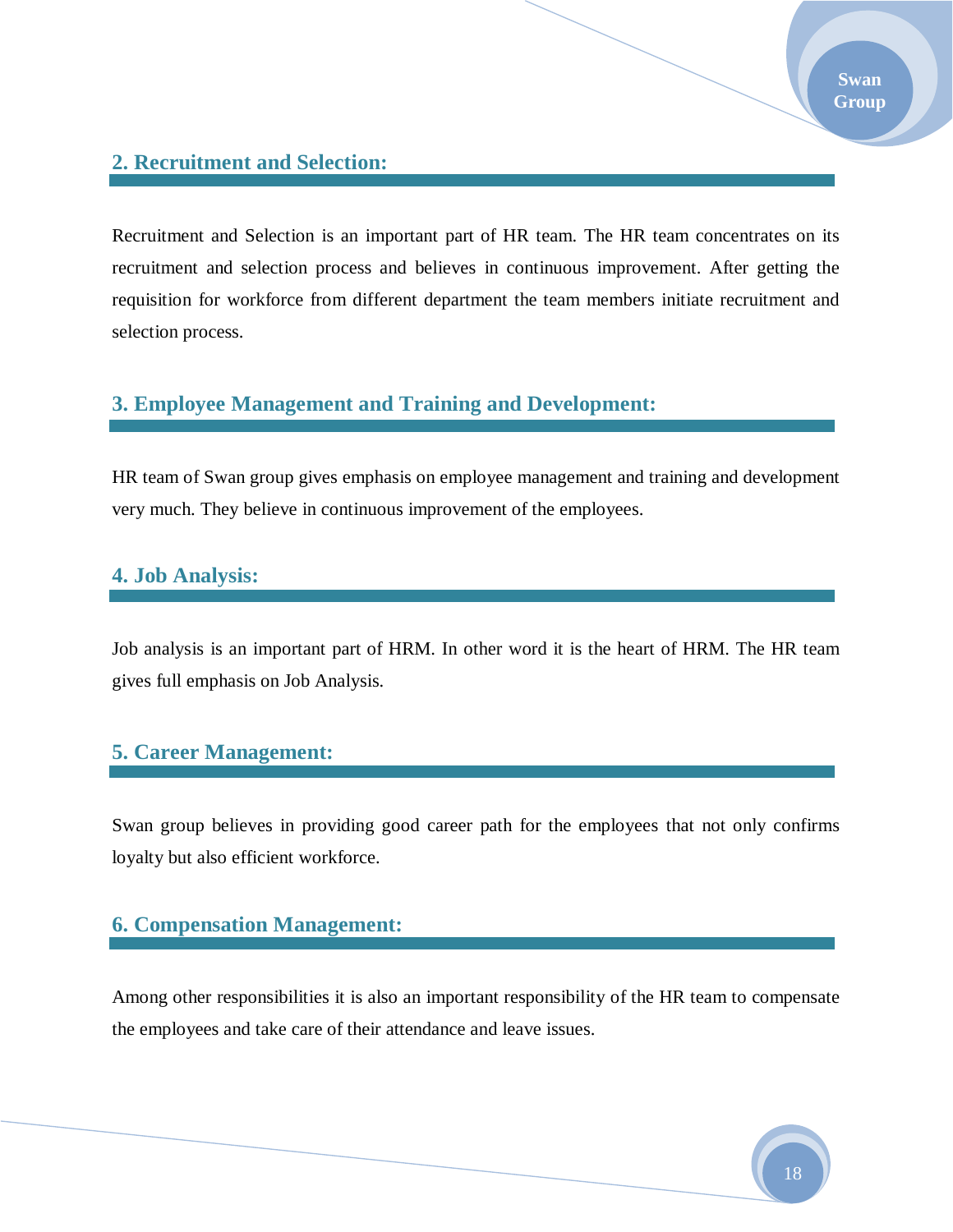#### **7. Compliance:**

This is another responsibility of the HR team to save the company from legal obligation and comply with the rules and regulations.

#### **3.4. HRM Objectives of Swan Group:**

One of the objectives of human resource methods is to select right man in the right place. In recent years, devices to select right man for right position through professional guidance and counseling programs and by various examination and tests have also been innovated as a result of which the scope of proper and maximum utilization of human resources has become easy and wide.

Following objectives are important which can be discussed in short. With the fulfillments of these objectives HRM can become successful.

- $\triangleright$  First objective of firm is to develop efficiency and skills of employees working in the organization.
- $\triangleright$  To ensure effective performance of employees that helps the organization to obtain productive target.
- $\triangleright$  To change the behavior of Employees that ensures the lowest possible chance of resistance to any change.
- $\triangleright$  To Train up subordinates for effective performance.
- $\triangleright$  To increase job satisfaction.
- $\triangleright$  The organization use to practice of giving proper assignment and timely accomplishment.
- $\triangleright$  To develop working conditions in the organization.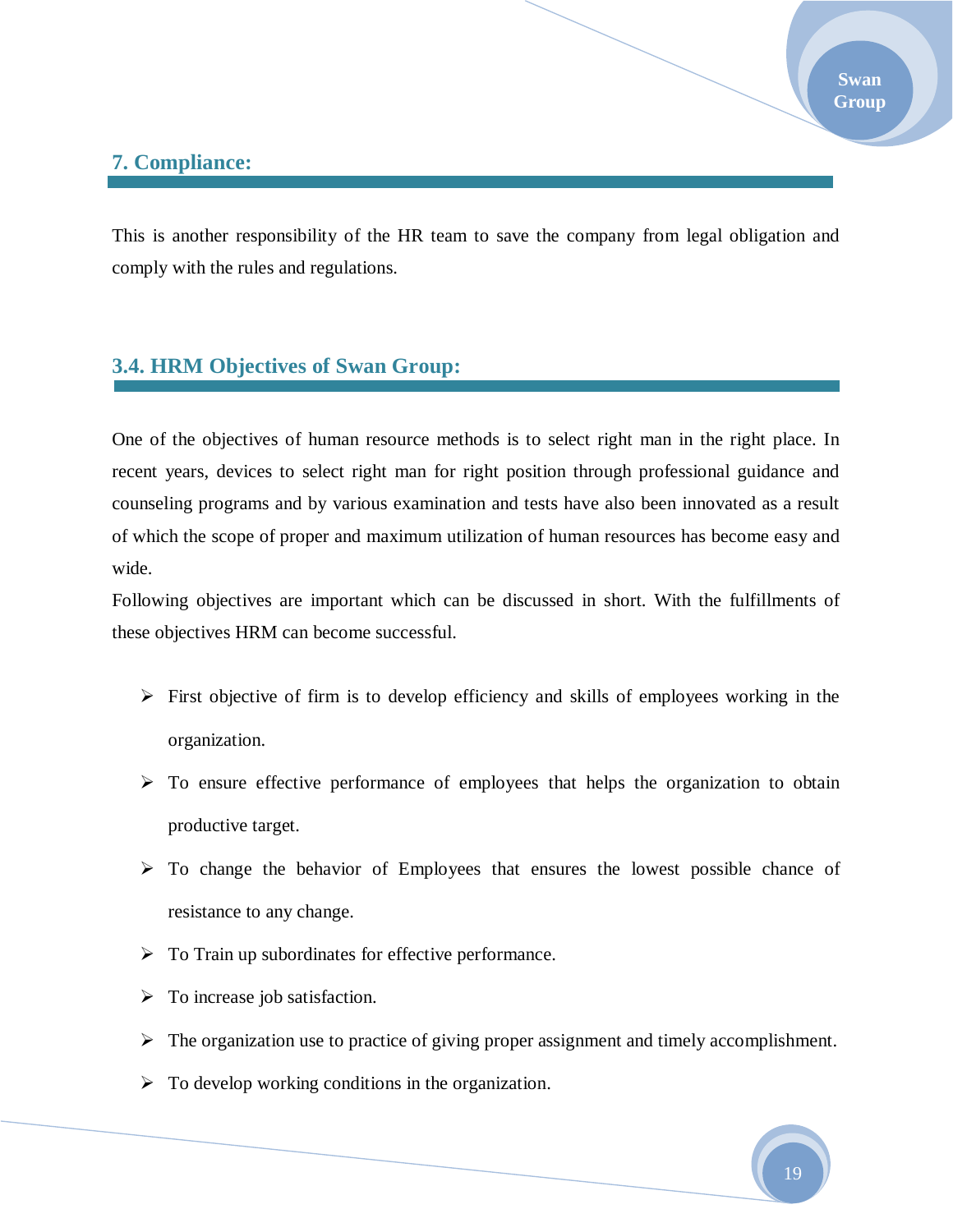Now I have elaborately discussed the activities of Swan Group HR practices below:

#### **3.5.1. HR Planning:**

HR planning is basically manpower planning. Human Resource Planning consists of putting right number of people, right kind of people at the right place, right time, doing the right things for which they are suited for the achievement of goals of the organization. There are some reasons for which Swan group is doing its HR planning:

- $\triangleright$  Talent will be always available when needed and according to the requirement of the job type.
- $\triangleright$  Sometimes there shortage of labor during seasons of cutting crops and labor cost goes high, so this situation can be handled through HR planning.
- $\triangleright$  Again if organization is going to expand then the senior employees from different wing can be transferred and promoted to other new businesses as departmental heads.
- $\triangleright$  Cutting the labor cost is another important reason of HR planning.

#### **3.5.2. Recruitment and Selection:**

It is the process of finding and attracting capable applicants for employment. The recruitment process begins when new recruits are sought and ends when their applications are submitted. The result is pool of applicants from which new employees are selected. From here selection process starts. The HR team of Swan group uses a detailed process to initiates its recruitment and selection, it is discussed below:

 **Employee Requisition:** Whenever new employee is needed a requisition is received signed by the respective departmental head by HR. After receiving the requisition all the factors is being checked, like available fund, necessity of new employee and the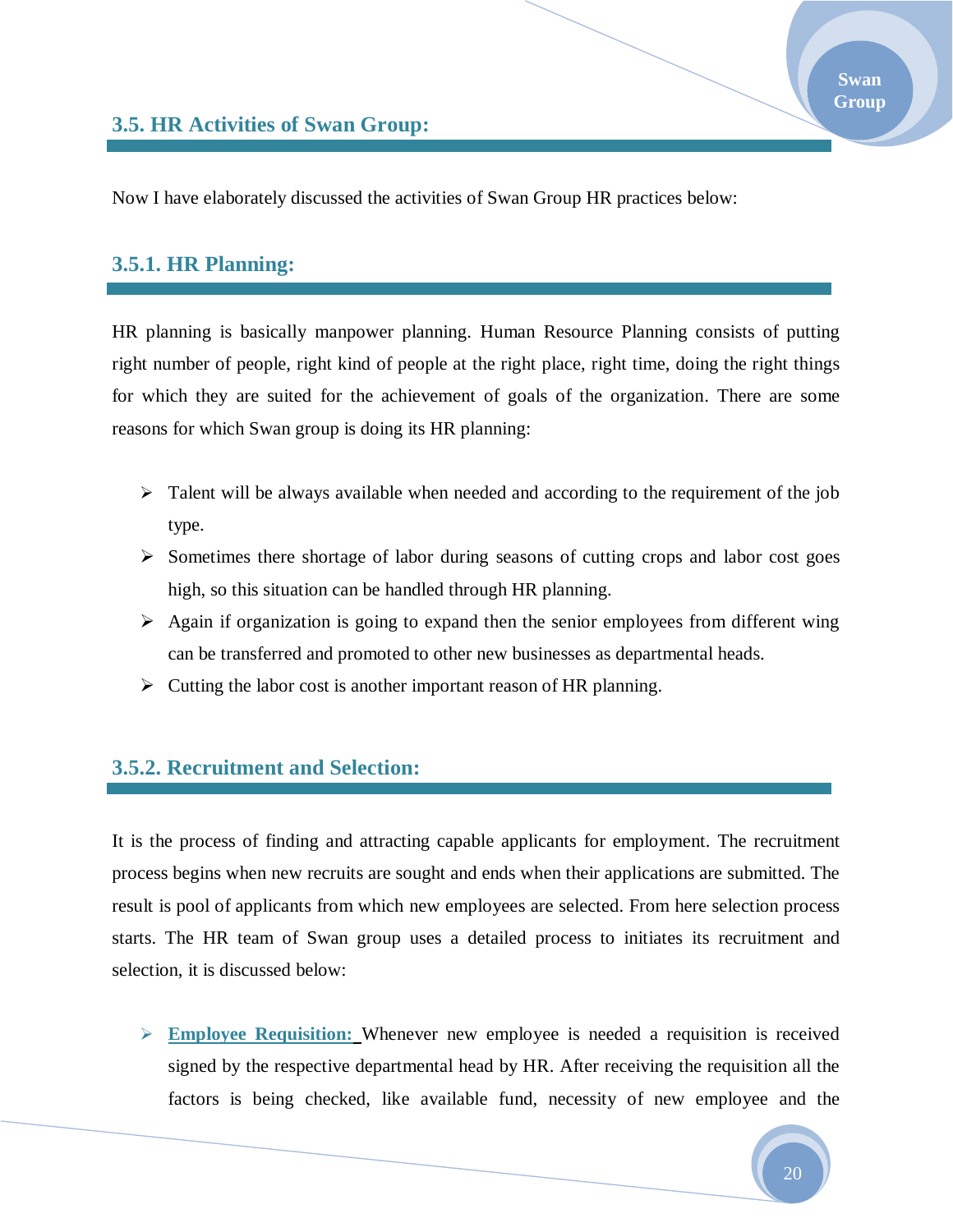requisition is sent to the MD for approval. If MD approves the requisition the HR initiates a recruitment and selection process. Requisition is generally sent when an employee resigns or transfers to another department. But in case of new post creation a lengthy documentation process is needed.

- **Job Analysis:** Job Analysis is the process of studying and collecting information relating to the operations and responsibilities of a specific job. The immediate products of this analysis are job description and job specification. Swan group use to do job analysis for every position and keep a record of this. At the same time it is updated time to time.
- **Job Posting:** Here begins the recruitment process and Swan group uses to collect CVs from external sources like BD jobs, Prothom alo Jobs and internal sources like former employees or current employees.
- **CV Screening:** After collecting the CVs the HR team uses to short list those candidates whose skills and educational background best match the requirements.
- **Selection Tests:** Here Selection process starts and Swan group uses written and interview as selection tests. At first the candidates has to face a written test where the intelligence of the candidates is being tested and those who passes the test called for an interview board where the candidate has to a interview board consist of two or three members. After the interview the candidates who are selected are provided with appointment letter.
- **Orientation:** After joining the new employees undergo orientation session and come to know the rules and regulation of the company. Here the new employees come to know about the culture of the organization and know their responsibilities.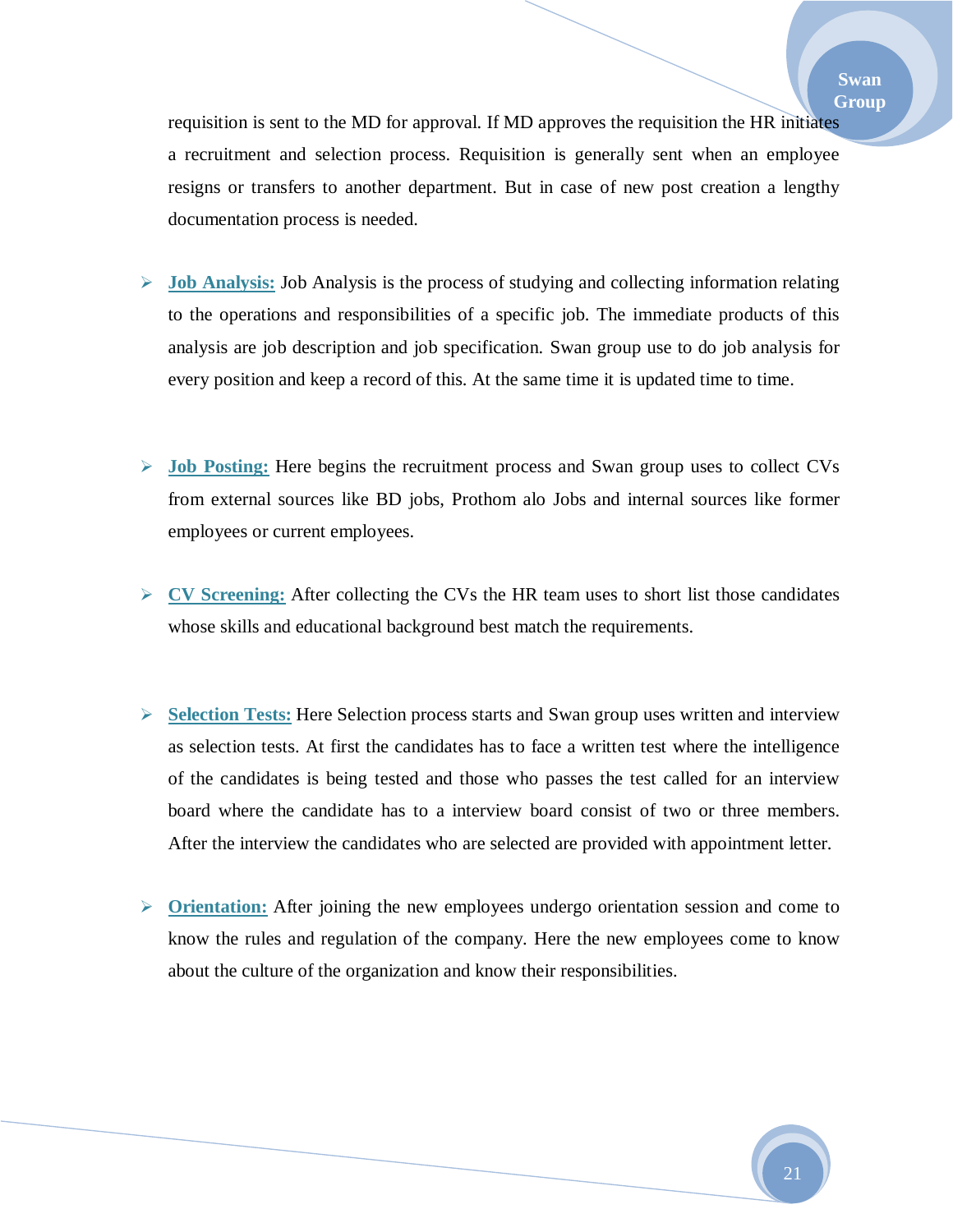#### **3.5.3. Training and Development:**

This is another important function of HR department. Training is a method to increase the skill of an employee to do a particular job. It is an awareness that give people a guideline to accomplish a particular job. It increases the capability of an individual to perform a job.

Development is also the same process. The difference is training is present day oriented and development is future oriented. Swan group uses to conduct training program regular basis. They use different method for training program. But they mainly focus on "On the Job Training" methods.

**On the Job Training methods:** On-the-job training method refers that in which employee gets the training under the same environment where he has to work.

- $\triangleright$  Coaching: This type method normally practices by supervisor about the knowledge and skill of the job to a subordinate. This type of method Swan group doesn't arrange but some of the senior employee done this.
- **Rotation:** Job rotation is to rotate the employee in the department or send to another department to know the job and become an all rounder. One of the main advantage of job rotation is whenever an employee is absent the other knows the job and can outperform the job without any problem. Swan Group follows this method by transfer one unit to other unit of employee.
- **Conference and Seminars:** Conference or seminars done in the head office, it's only for top level officer. In the day of seminar or conference employees come in the head office to attain the program. In the method also include performing the case study.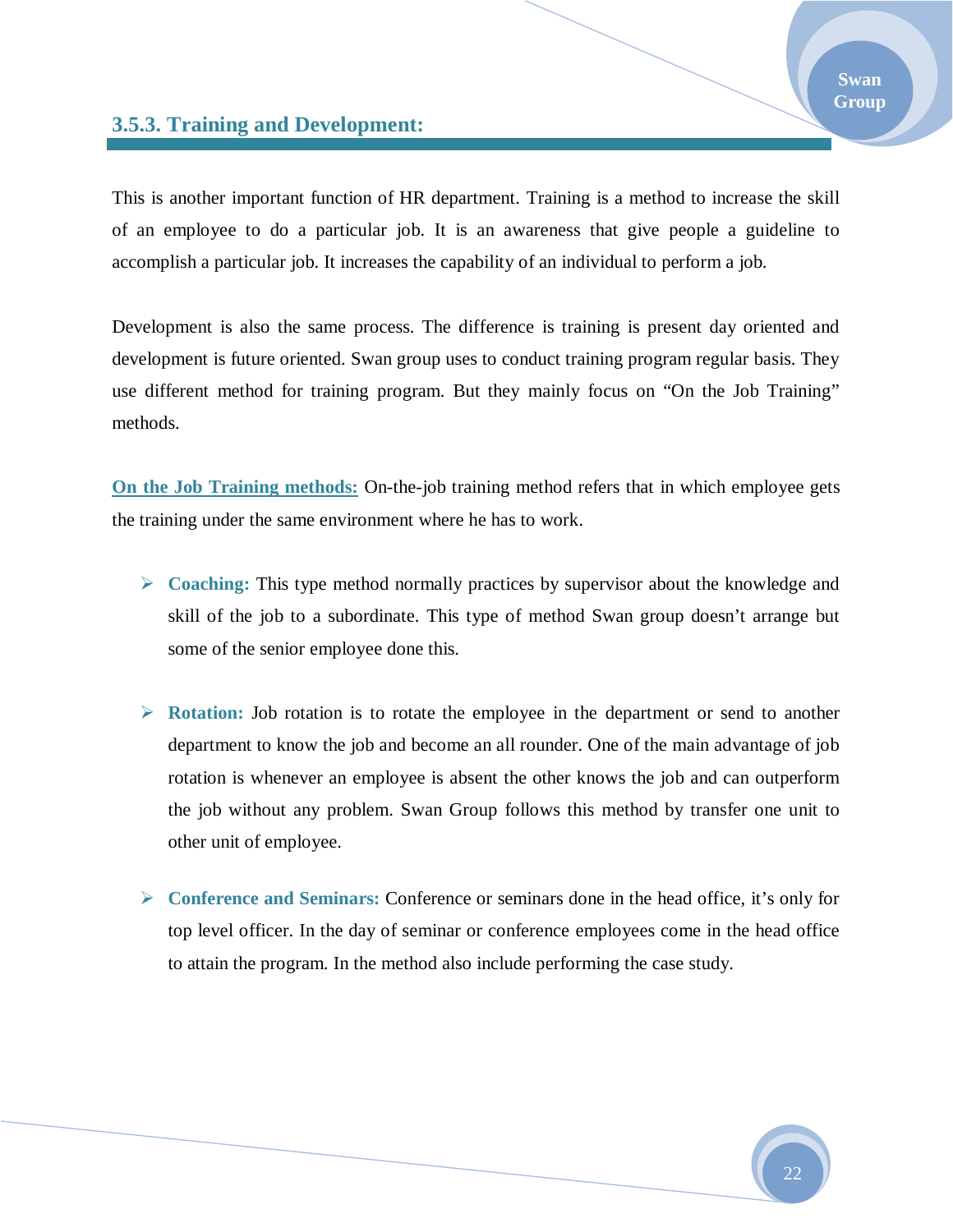#### **3.5.4. Performance Appraisal:**

Performance appraisal is the process of assessing an employee's past performance with the standard of performance and providing the employee with promotion, reward or demotions.

Performance appraisal is the process through which we can identify that how well the company's employee is working and helps to develop performance to employee performance and organization goal.

In Swan group the supervisor generally use to initiate performance appraisal of the employees under him/her. Here the standard of performance or the individual goal is set through detail conversation with the employee and the management or supervisor.



Fig: Performance Appraisal Process in Swan Group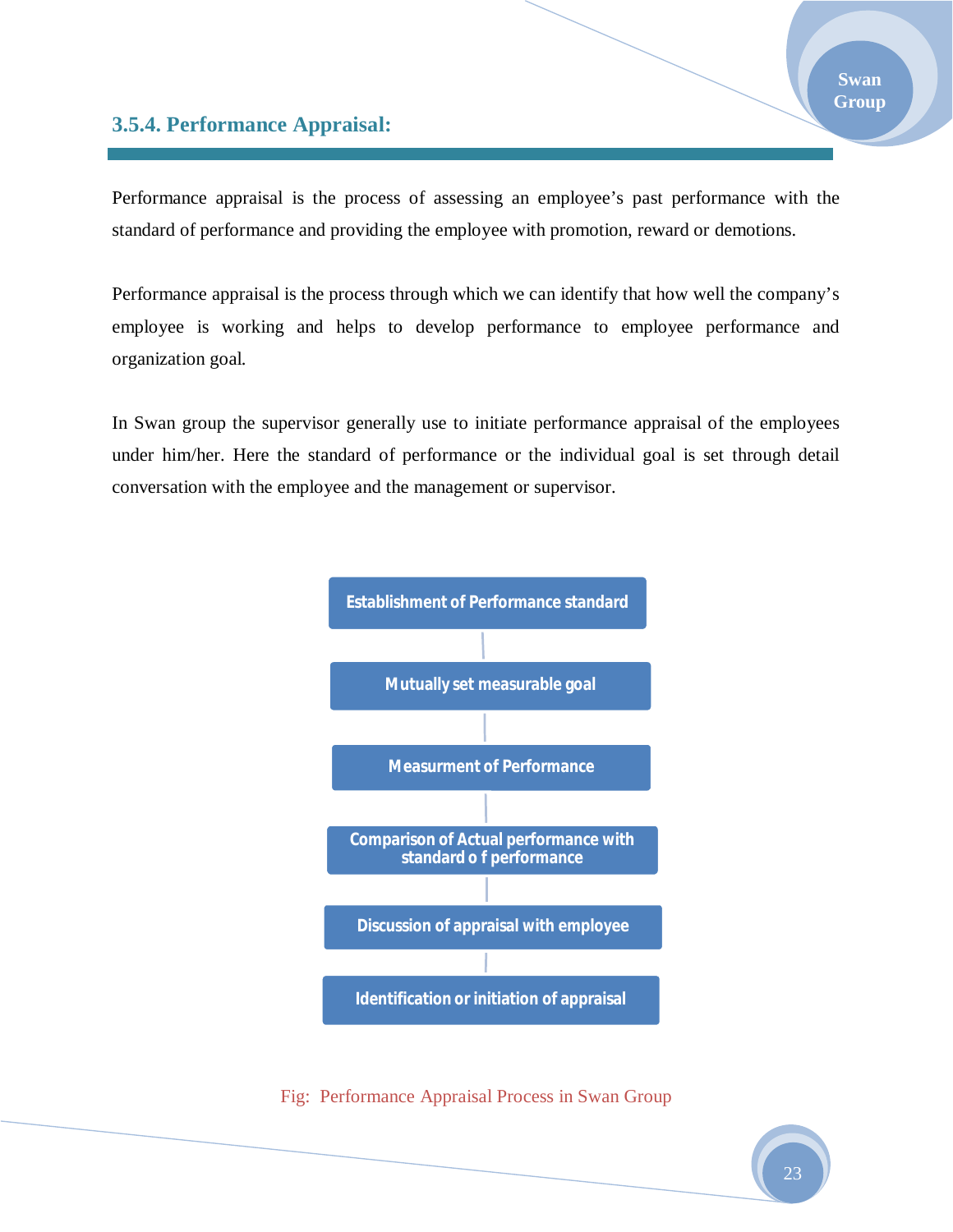#### **3.5.5. Motivation and Reward:**

Motivation is the set of forces that cause people to behave in certain ways. Motivation is not just what employee exhibits, but a collection of environmental issue surrounding the job. It has been proposed that one's performance in an organization is a function of the factors: One is ability and another is willingness to do the job. Motivation is the willingness to do something and is conditioned by this action's to satisfy same need for the individual. According to L.A. Allen "Motivation is the work of manager who performs to inspire, encourage and impel people to take required action." Swan group uses to motivate its employees in a continuous basis through different types of rewards.

Organization provides rewards that can serve as positive reinforcement to desired behavior. Organizational rewards can affect attitudes, behaviors and motivation. Thus, it is important for managers to understand and appreciate clearly their importance. Swan group also considers reward for positively change attitudes, behavior motivation and also respects rules, regulation. Swan Group uses following reward system for their employees:

#### **Intrinsic Reward:**

Intrinsic Rewards are the personal satisfactions one gets from the job itself. These satisfactions are self-imitated rewards. Intrinsic reward includes having accomplished an objective; participate in decision making, diversity of activity, greater job freedom and discretion, opportunities for personnel growth or about being able to make job-related decisions without consulting a supervisor.

#### **Financial Reward:**

Financial reward has direct effects to the performance of the employees. It has direct and immediate effects. It not only affects employee's performance but also increase the job satisfaction. Swan group give financial rewards by the following ways: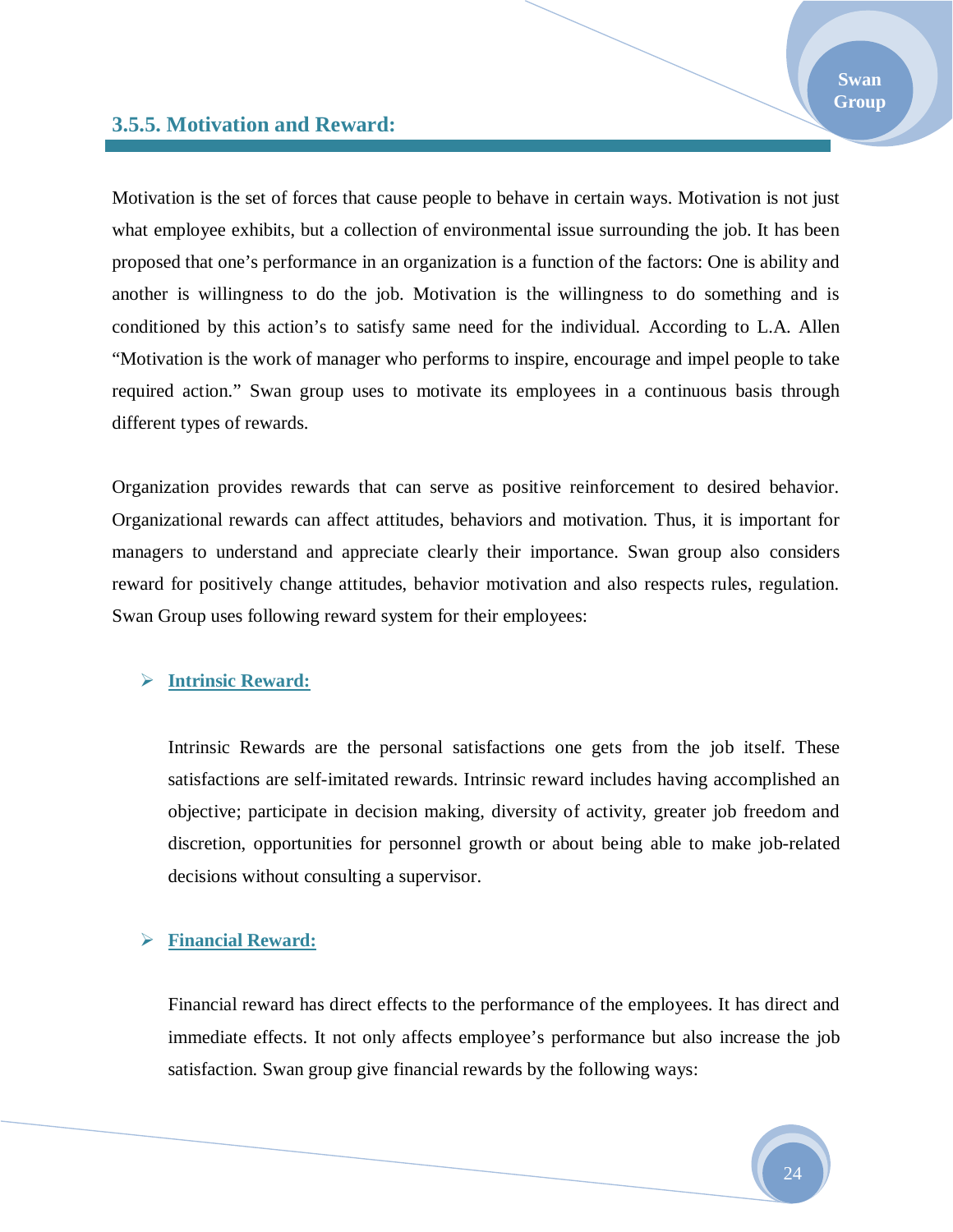**Swan Group**

- Wages
- Bonuses
- Profit sharing
- Paid vacation
- Paid leaves

#### **Non-financial Rewards:**

Non-financial reward covers desirable extras that are potentially at the disposal of the organization. Their common link is that they do not directly increase the employee's financial position. Non-financial reward includes:

- Own security
- Preferred office furnishing

#### **3.5.6. Employee Relations:**

Swan group has a good employee relation with its employees in a long term perspective. They practice equal employment opportunity and stand against indiscipline like sexual harassment. They believe in ethical practices. They treat all the employees fairly. In case of any occurrence inside the organization they try to bring justice.

There are some other factors that can be also taken into account;

#### **Workplace Safety:**

Regarding work place safety, they take maximum precautions against fire, mechanical and chemical hazards. There are clearly remarkable evacuation zones and routes to be used in emergencies along with fire safety equipments like fire hydrants, smoke and fire detectors, Adequate all types fire extinguishers, gas mask, lock cutter, etc.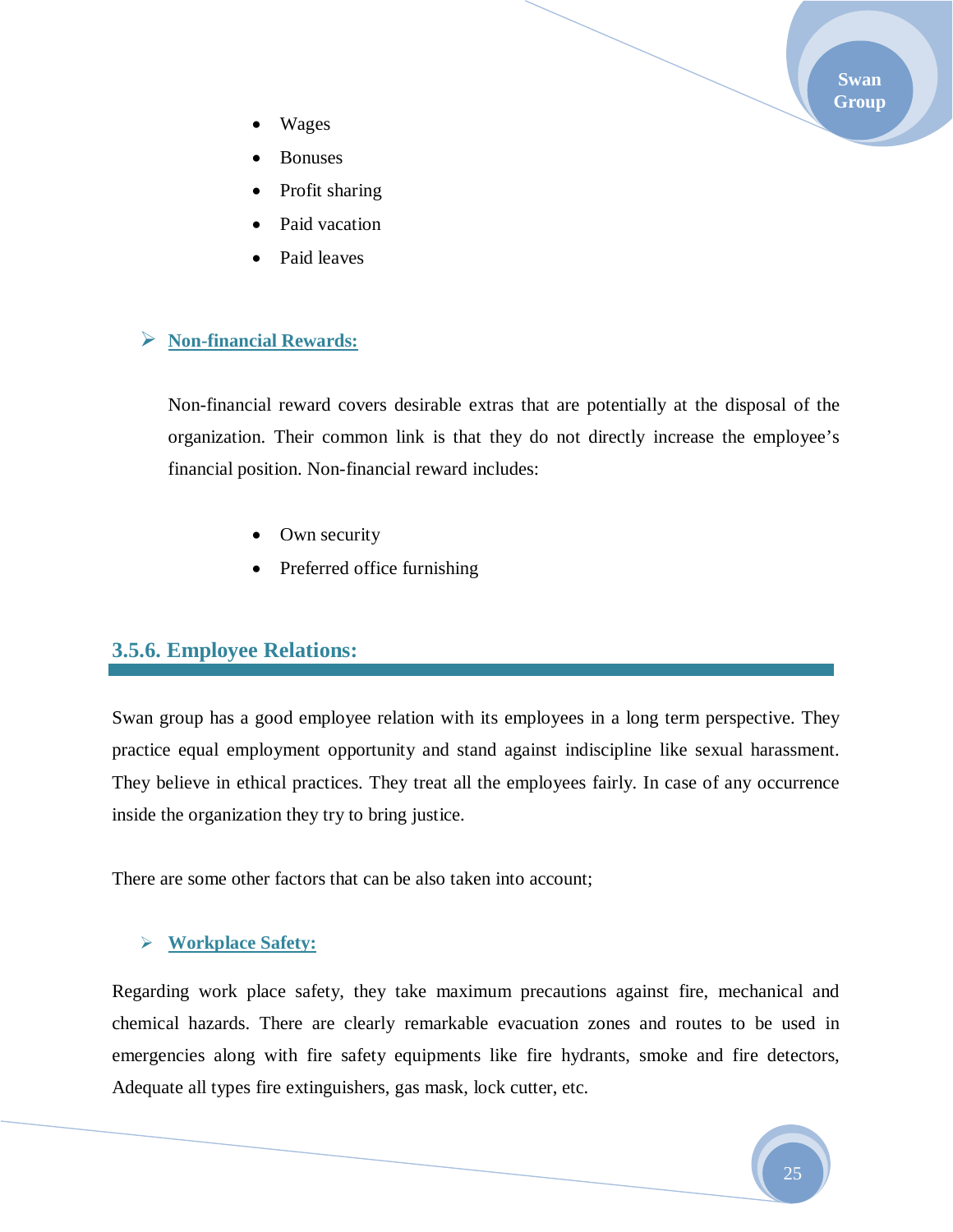At Swan Group, they recognize the importance of physical and mental well being of their workforce, as it's vital for efficiency and productivity. There's adequate arrangement of medical facilities for employees in each of the manufacturing units. Workers get treatment and medicine free of charge.

#### **Attendance System of Swan Group:**

All organization has a system for attendance. The entry time of Swan Group at 9:20 a.m. every employee must have card punching within 9.20 a.m.

Leave System of Swan group is 10 days for Casual Leave (CL), 14 days of Seek Leave (SL), and 12 days of Earn Leave (EL). An employee can gets earn leave after 1 year of joining. Maternity leave with pay 3 months and additional 6 months leave without pay.

#### **Disciplinary action of Swan Group:**

Discipline generally follows a typical sequence of four steps: oral warning, written warning, suspension and dismissal.

#### **Compliance:**

The company is very much aware of the compliance requirements. They always give preference to protect the buyer's brand by preventing child labor, abuse, force, employment etc.

- Adequate working area.
- Provision of hygienic toilet facilities.
- Adequate supply of filtered drinking water.
- Adequate fire equipment is provided in all working areas.
- Adequate safety exits are provided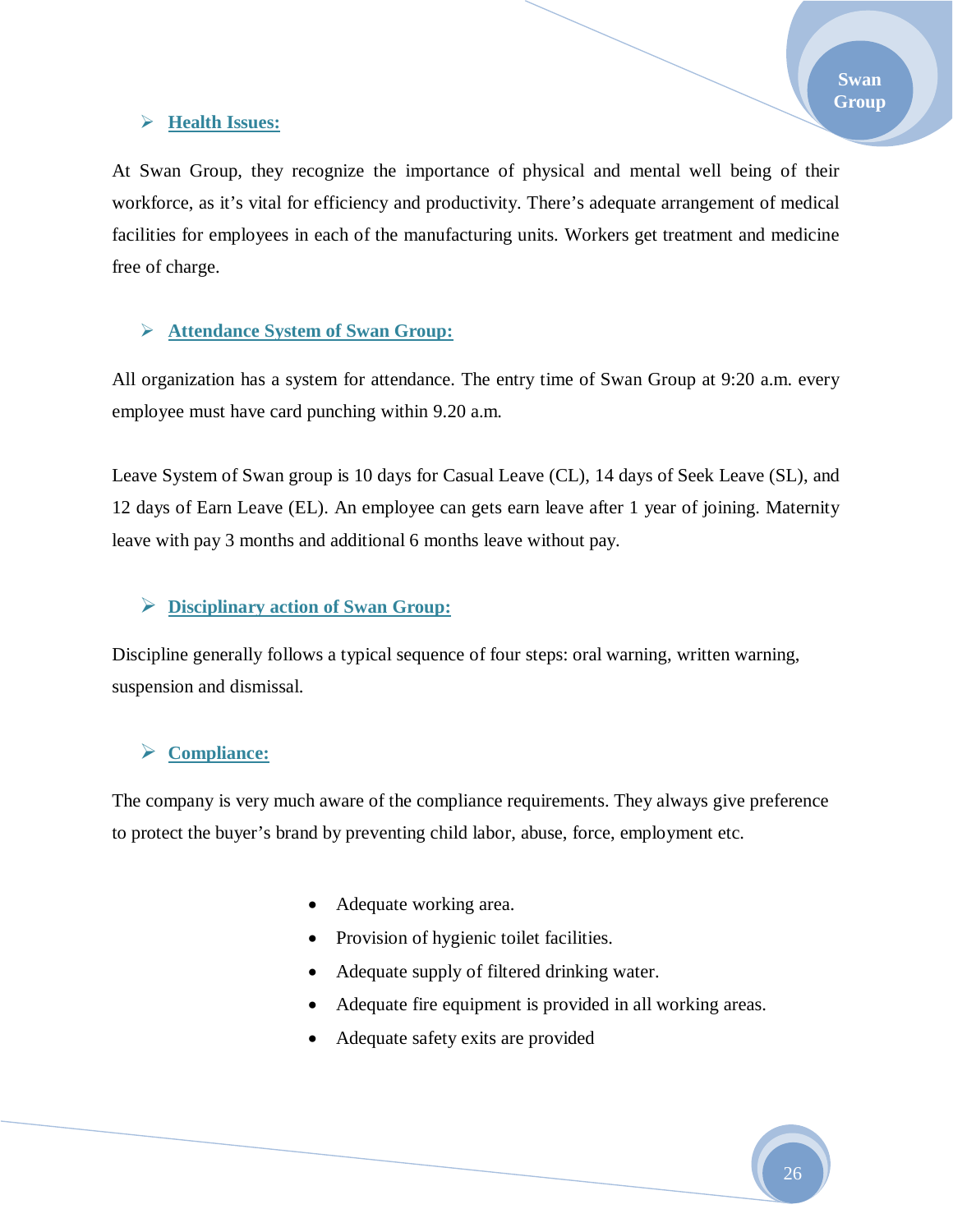**Swan Group**



### **Chapter 4:**

# **Findings and**

**Analysis**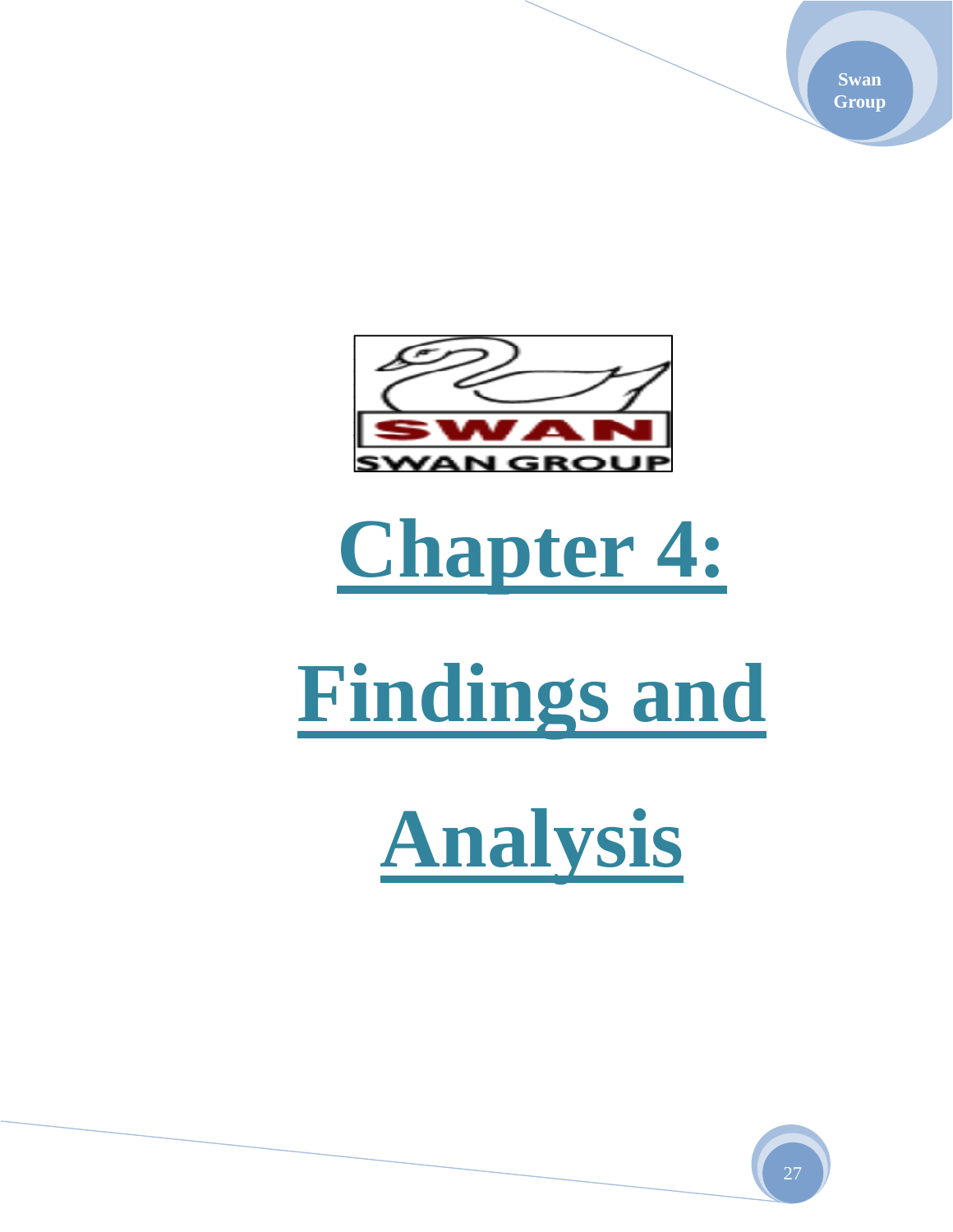#### **4.1. SWOT Analysis of Swan Group:**

As a part of the study I have found both positive and negative sides of the organization. I have pointed out the points and on that basis I have made a SWOT analysis of Swan Group. I have discussed it below:

#### **4.1.1 Strengths of Swan Group:**

- $\triangleright$  Well organized Team
- $\triangleright$  Training and development opportunity is provided to every employee
- $\triangleright$  Effective communication between internal departments
- $\triangleright$  Loyal employees who are working for a long time
- $\triangleright$  Low employee turnover rate
- $\triangleright$  Strong and well differentiated HRMs with leading market shares
- $\triangleright$  Well diversified product portfolio. Efficient supply chain
- $\triangleright$  Distribution structure that allows wide reach and coverage in the target markets
- $\triangleright$  Capable and committed human resources.

#### **4.1.2. Weaknesses of Swan Group:**

- $\triangleright$  Salary Structure
- $\triangleright$  Manipulation of other Department
- $\triangleright$  There are only few sales center of Swan outside the Dhaka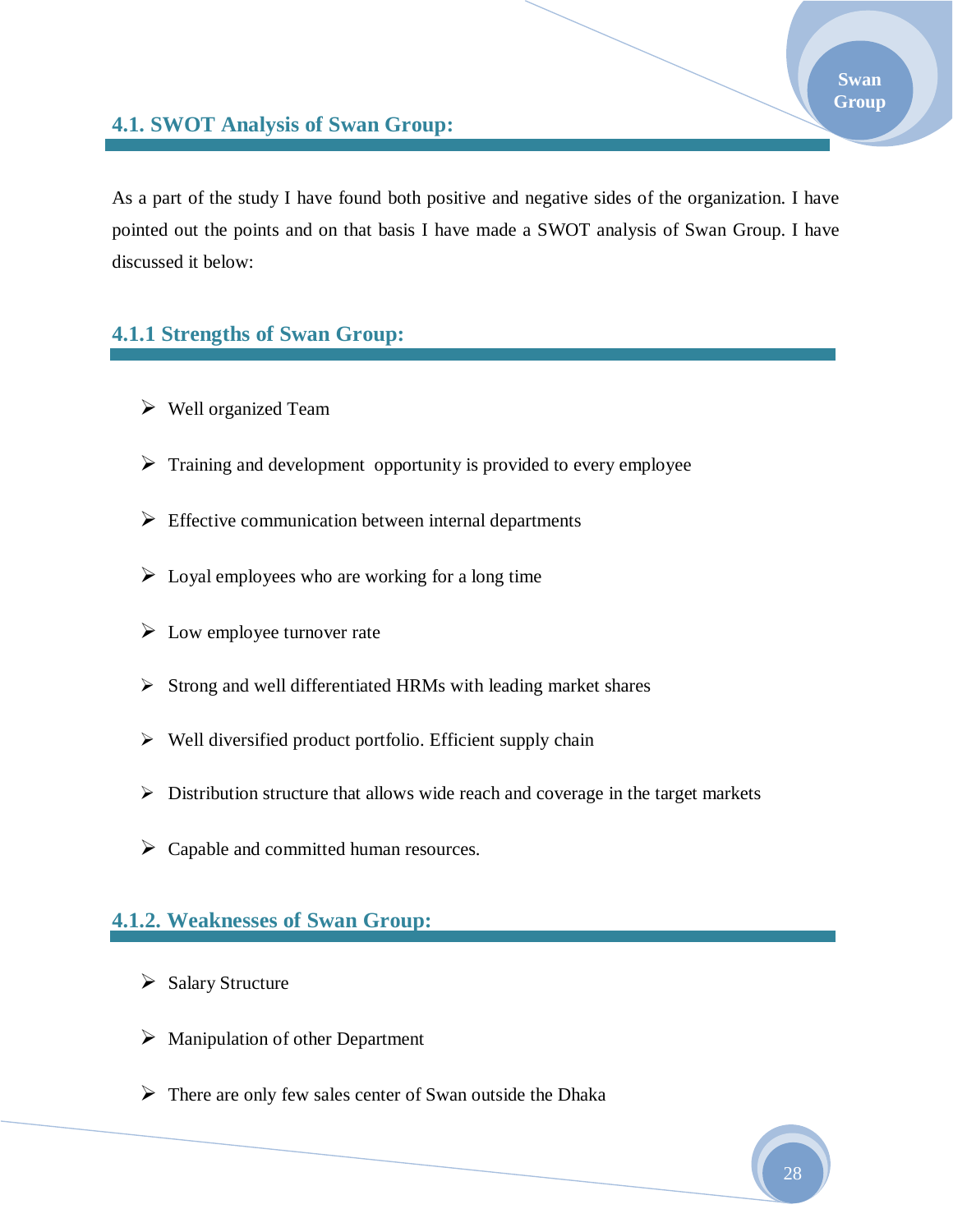#### **Swan Group**

#### **4.1.3 Opportunities of Swan Group:**

- $\triangleright$  Effective market Strategy
- $\triangleright$  Expansion to rural areas
- $\triangleright$  Potential for growth through increased penetration
- $\triangleright$  Skilled workforce
- $\triangleright$  New HR strategy

#### **4.1.4. Threats of Swan Group:**

- $\triangleright$  Competitive environment with diverse players
- $\triangleright$  Rising prices of raw materials and fuels
- $\triangleright$  Lacking in the marketing policy, Customers can go for alternatives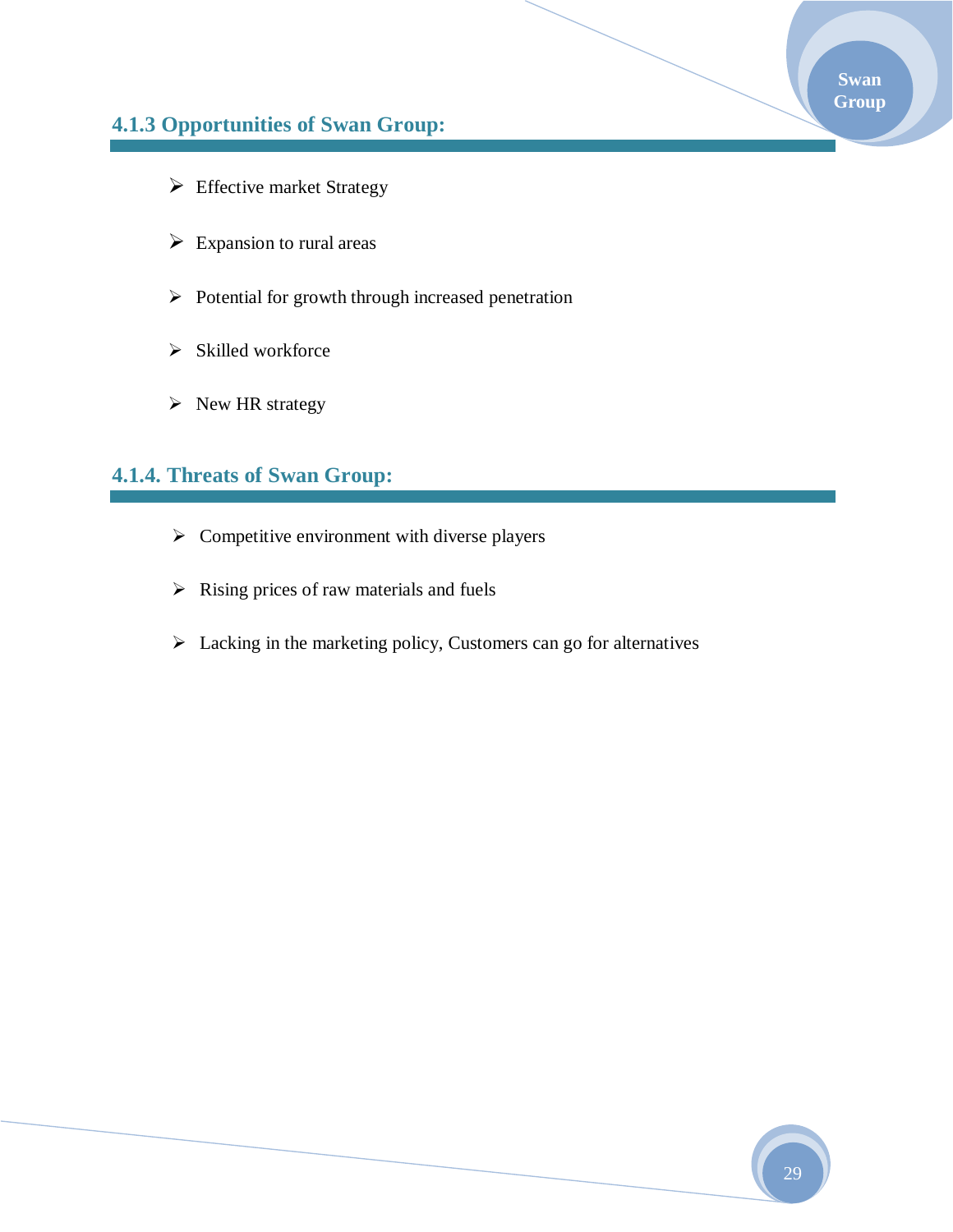**Swan Group**



### **Chapter 5:**

### **Recommendation**

# **and**

### **Conclusion**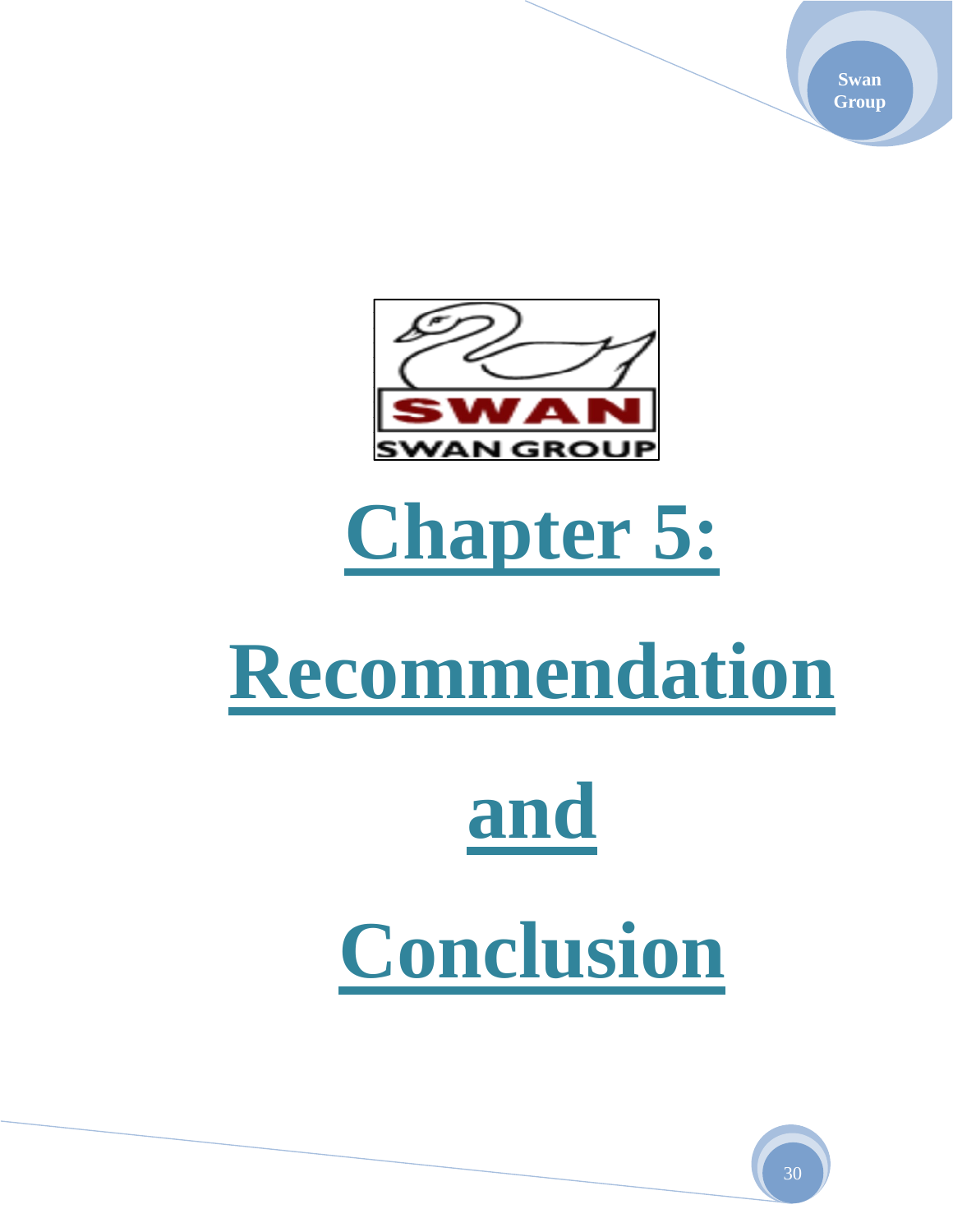#### **5.1. Recommendation:**

After completing the study I have found that Swan group is a potential organization. Though it has some negative sides but still it can resolve it weaknesses and by using its opportunity overcome its threats. Here I have provided with some recommendation that would be helpful for the organization;

- $\triangleright$  HR division should introduce On line requisition system
- $\triangleright$  They should improve the performance management system
- $\triangleright$  They use only two ways to collect CV. They should use other methods to collect CV
- $\triangleright$  Their recruitment and selection process should be improved
- $\triangleright$  It is been proved through research that light is an important factor for willingness to work for the worker. In better light the worker use to work more comfortably than in dim or gloomy light.
- $\triangleright$  The control of HR department can be improved through chain of command
- $\triangleright$  Modern technology should be used for Communication
- $\triangleright$  Salary structure should be improved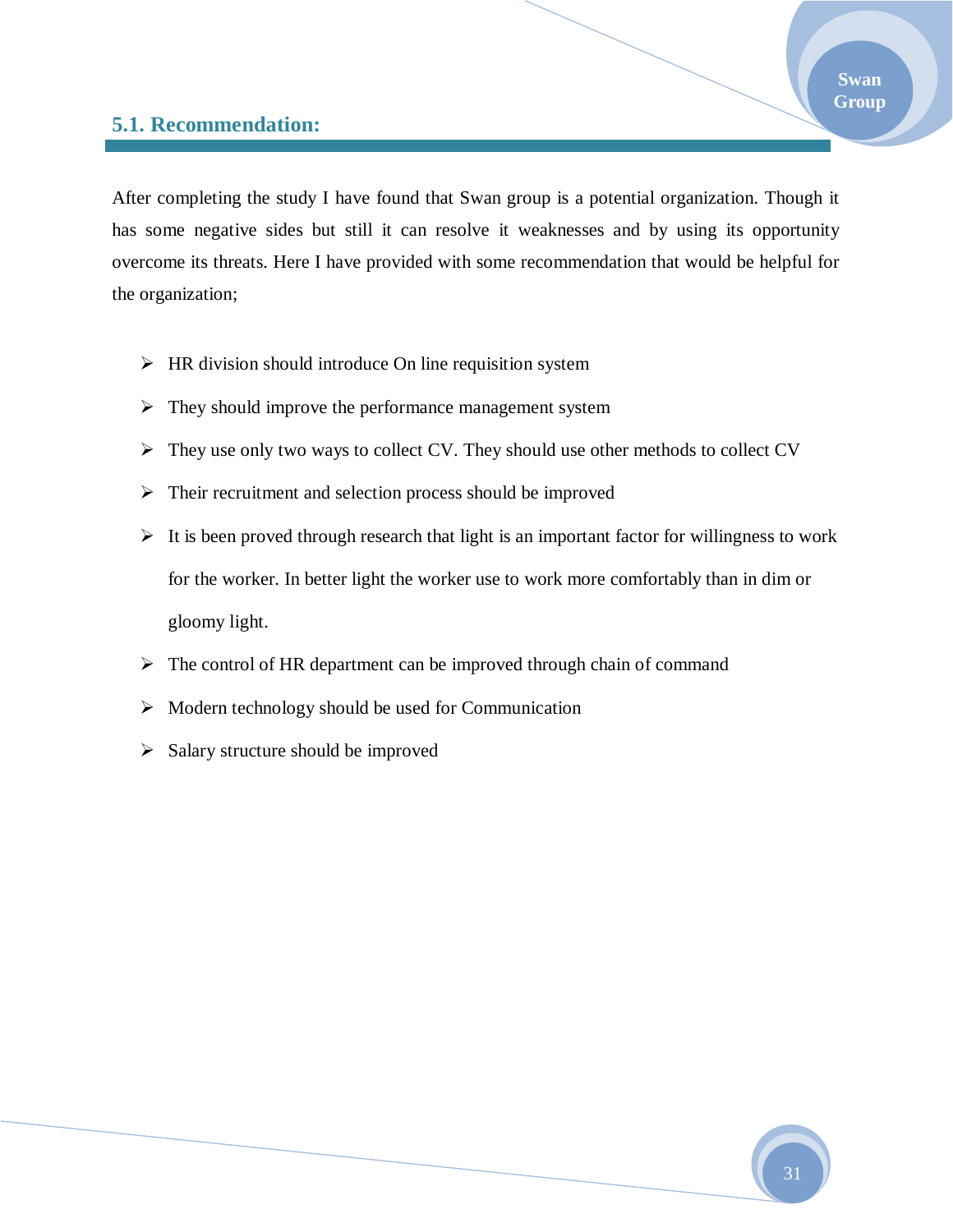#### **5.2. Conclusion:**

Internship increases the efficiency and quality of the trainee because internship is the Practical implementation of theoretical knowledge. After achieving practical knowledge, it acts as a guideline during the service period. Basically, Global competition has increased the importance of organizations improving the productivity of their workforce and looking globally for the bestqualified workers.

Human Resource Management system is gradually developing all over the world. In Bangladesh the HRM concept is also developing and the organizations re-shuffling the existing HRM system. In this perspective the Swan group is also trying to follow human resource management and regulate the human resource planning in its operation. At present every organization is trying to setup a separate HRM department in organizations, as buyers and global consumers are concern.

Moving forward, I have found that Swan has a very good Brand Personality. Swan is committed to continue to improve products to attract its loyal customers. Swan is paying attention to making the brand more attractive to the foam and mattress market by fixing the priority on two objectives. One is to provide more comfort to the clients and the other is to upgrade quality regularly. Keeping pace with trends and technology of the time along with a perspective plan for the future which embraces all aspects of the industry and overall improvement in situation the carrier is now confidently looking forward to the future.